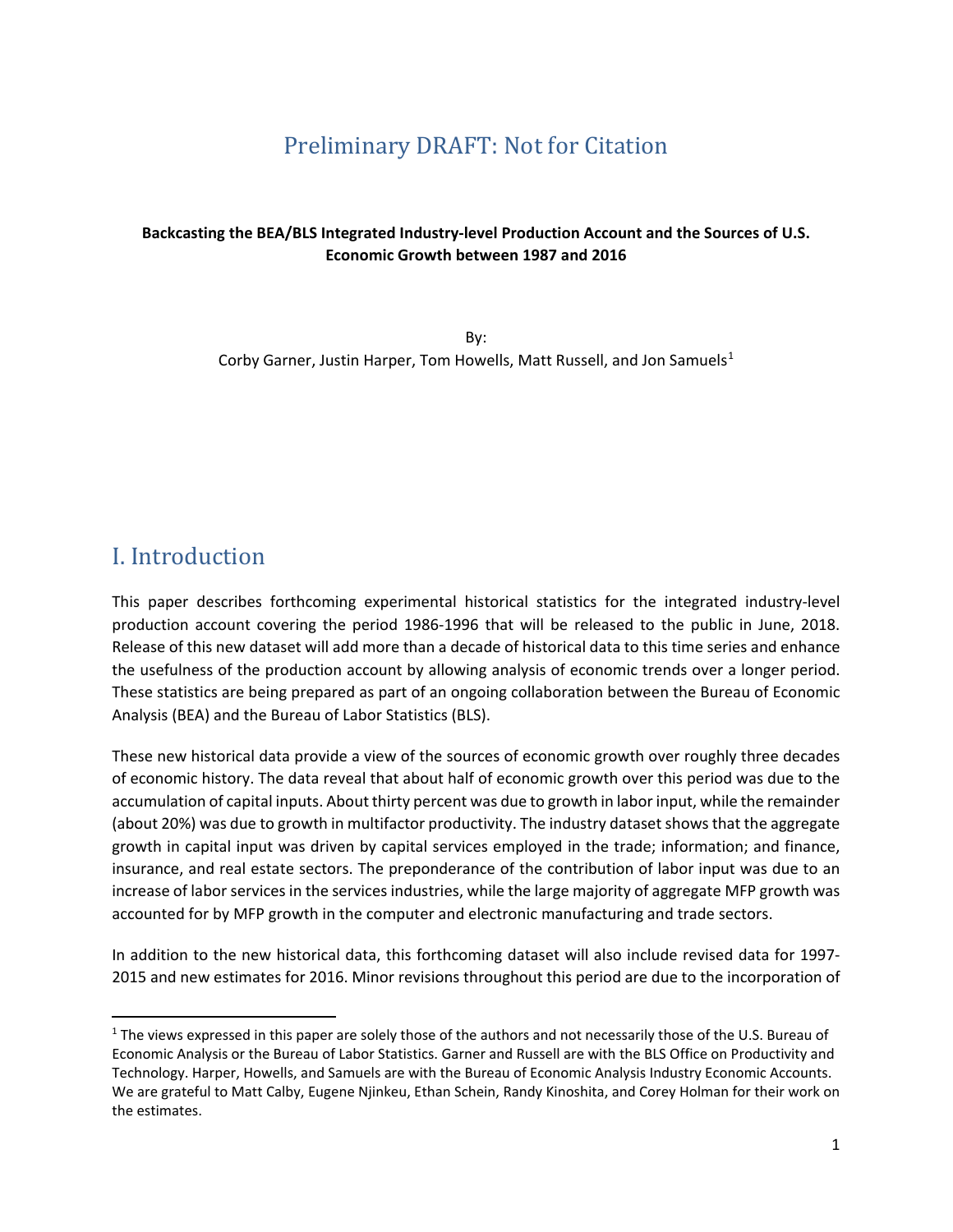updated data on capital and labor inputs from the BLS productivity program published on March 21, 2018. In addition, revisions in 2014 and 2015 reflect new data from BEA's most recent annual update to the industry accounts published on November 2, 2017.

The conceptual framework that underpins the estimates is identical throughout the time series. However, more limited data availability requires that different techniques be employed to prepare estimates in the earlier periods. The primary purpose of this paper is to describe the insights gained from the new data for 1986-1996 and the methodology underpinning these results. See Fleck et al for a more detailed discussion of the methodologies and source data that underpin statistics for the more recent period.<sup>[2](#page-1-0)</sup>

The remainder of the paper is divided into four main sections. Section II describes the conceptual estimation framework that underpins the full set of statistics. Section III describes the source data and methodologies used to prepare the data inputs for the period prior to 1997. Section IV describes the results. Section V concludes.

# II. Conceptual Framework

To prepare these statistics, we assume a production function relating industry gross output to five factor inputs using the function  $Q = F(K, L, E, M, S, t)$ . Assuming constant returns to scale, perfect competition, and factor payments equal to marginal product, the gross-output growth model can be written as:

Eq 1.

 where Q = Gross Output K = Capital Input  $L =$  Labor Input E = Intermediate Energy Inputs M = Intermediate Material Inputs S = Intermediate Purchased Services Inputs  $t = Time$ 

Which can be rearranged in terms of multi-factor productivity growth as follows:

Eq 2.

With the above assumptions, the unknown elasticities can be replaced with the observable factor share, , for each input. Shown below is the factor share for capital input:

Eq 3. where

= Price of Capital

= Price of Labor

= Price of Intermediate Energy Inputs

<span id="page-1-0"></span> <sup>2</sup> Fleck, Susan, Steven Rosenthal, Matthew Russell, Erich H. Strassner, and Lisa Usher, 2012. "A Prototype BEA/BLS Industry-Level Production Account for the United States," in Measuring Economic Sustainability and Progress, edited by Dale W. Jorgenson, J. Steven Landefeld, and Paul Schreyer (Chicago: University of Chicago Press, for the National Bureau of Economic Research, 2014).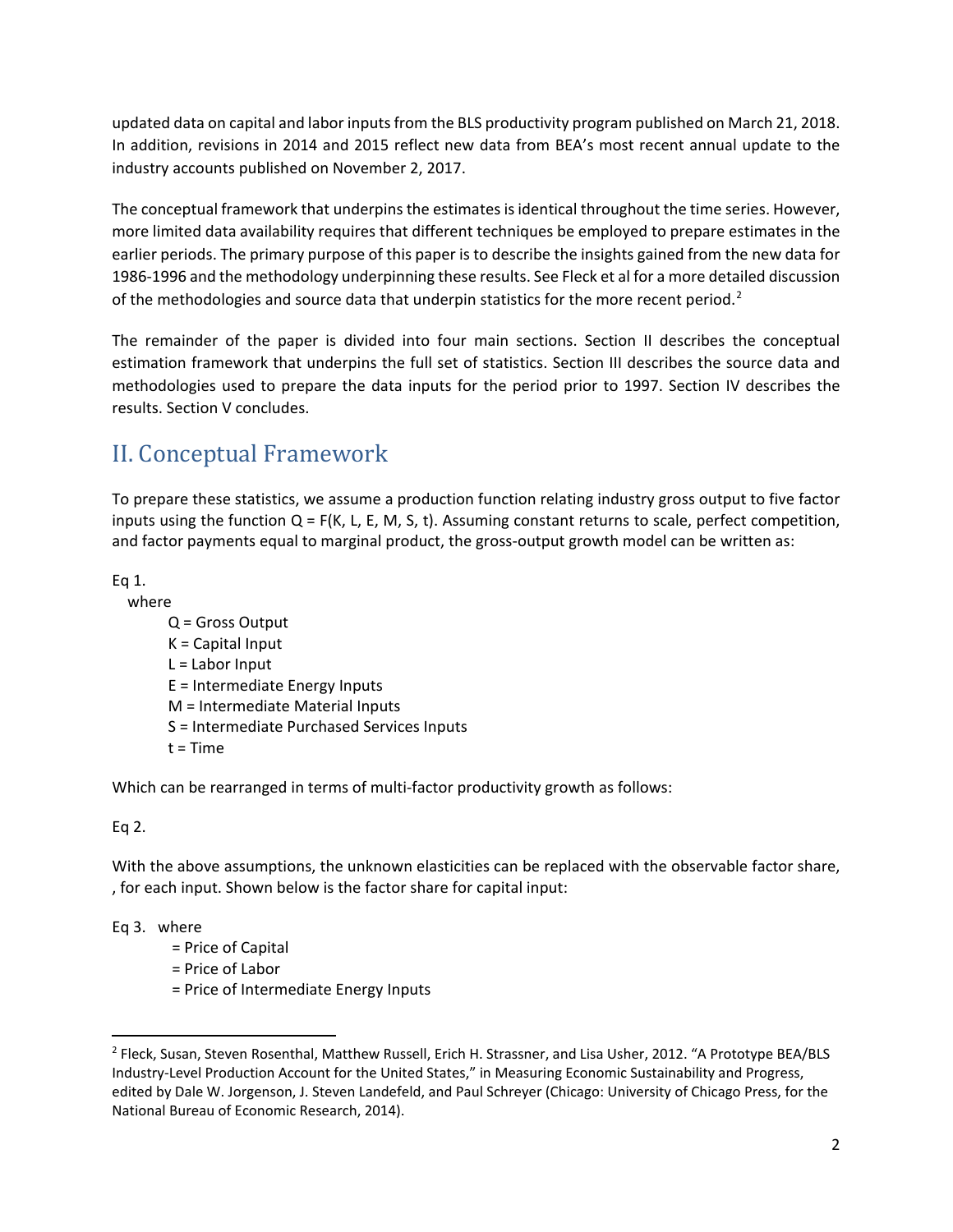= Price of Intermediate Materials Inputs

= Price of Intermediate Purchased Services Inputs

The assumption of constant returns to scale ensures that the factor shares for all inputs sum to one:

Eq 4.

In discrete time, the input weights are two-year averages of the cost shares for each input in years t and t-1, where .

All of this information can be combined to rewrite MFP growth for an industry as the residual difference between growth in output and growth in the combined inputs:

Eq 5.

Finally, it is worth noting that there are no assumptions restricting individual industries in this analysis of MFP. Each industry faces the above production function individually and without regard to any other industry.

The MFP index is computed by dividing an index of real gross output by an index of combined real inputs. The combined index of real inputs is computed using a Tornqvist index number formula to aggregate real intermediate inputs by industry for energy, materials, and purchased services, real labor input, and real capital input weighted by average cost shares.

## III. Data

In the framework described above, the four key datasets are gross output, intermediate inputs, capital, and labor. Data on gross output and intermediate inputs by industry are drawn from BEA's GDP by Industry statistics while data on capital and labor inputs come primarily from the BLS Productivity Program. Total capital and labor compensation by industry are controlled to match value added by industry estimates from BEA. As described below, labor, capital, and intermediate inputs are adjusted to account for changes in composition over time.

### Gross Output and Intermediate Inputs

BEA's GDP by Industry statistics provide a time series of nominal and real gross output, intermediate inputs (including a decomposition of energy, materials, and purchased services inputs), and value added by industry, prepared based on the 2007 North American Industry Classification System (NAICS). These data are fully integrated with expenditure-based GDP estimates from the National Income and Product Accounts (NIPAs). In addition, the data are prepared within a balanced supply-use framework that allows for simultaneous and consistent analysis of industry output, inputs, value added, and final demand. These fully integrated statistics were first released in January, 2014, and covered the period 1997-2012. They have subsequently been updated and extended to cover the period 1997-2016.<sup>[3](#page-2-0)</sup>

<span id="page-2-0"></span><sup>&</sup>lt;sup>3</sup> Kim, Donald, Erich H. Strassner, and David B. Wasshausen, "Industry Economic Accounts, Results of the Comprehensive Revision, Revised Statistics for 1997-2012." *Survey of Current Business*, February 2014 and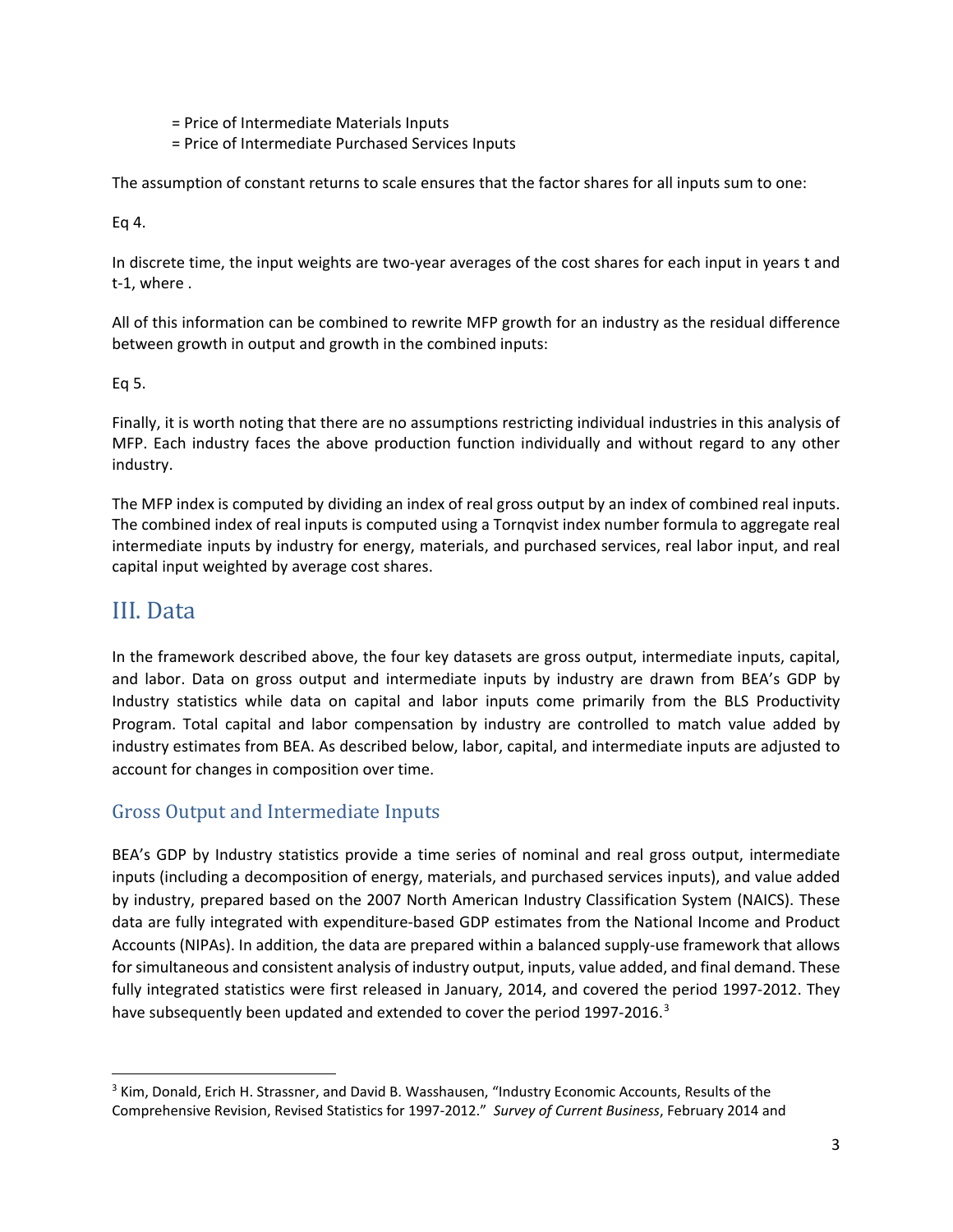While certain series in the GDP by Industry dataset extended further back in time, the full suite of integrated make-use tables and GDP by industry statistics extended back only to 1998 prior to the release in early 2014. As a result, the initial version of the industry-level production account was also limited to the time period beginning in 1998. However, in February 2016, BEA released integrated make-use tables and GDP by Industry statistics extending back to 1947, adding a half century of historical data to this time series. The availability of these new historical data opened the possibility of extending the industry-level production account back in time as well. [4](#page-3-0)

### Gross Output and Intermediate Inputs: Backcasting

 $\overline{\phantom{a}}$ 

Preparation of the historical make-use tables and GDP by Industry statistics relied heavily on a series of benchmark input-output tables prepared by BEA from 1947 to 1992<sup>[5](#page-3-1)</sup>. These tables provide valuable information about the structure of the U.S. economy at various points in history; however, the tables as initially published were designed as standalone snapshots of the economy and could not be treated as a time series. Among other things, earlier tables were not updated to incorporate definitional and conceptual changes introduced in later tables, and the tables were not prepared using a consistent industry classification structure. Transformation of these disconnected benchmark tables into a consistent annual time series took place in four major steps.

First, the tables were updated to incorporate major definitional changes introduced into the NIPAs since the initial publication of each table. Major changes incorporated as part of this step include statistical revisions to autos and trucks, housing and housing services, and non-profits; changes to the treatment of output for insurance and banking; introduction of the "government as producer" treatment; and capitalization of software.

Second, the tables were updated to reflect the 2002 NAICS structure, consistent with data available as of May 2010. Benchmark tables in the historical period were initially published using whichever version of the Standard Industrial Classification (SIC) system was current at the time of preparation. The SIC-to-NAICS concordance that was used for the initial conversion of these tables to NAICS was based on fixed weights from 1997. This 1997 fixed-weight concordance was updated by aggregating SIC-based benchmark data up to roughly a 3-digit NAICS level of detail. The resulting concordance was used to convert both make and use tables to a 2002 NAICS basis. The converted tables were then re-balanced using a RAS balancing technique.

Third, annual tables were prepared for the inter-benchmark periods. To begin, make tables and unbalanced use tables were prepared by interpolating between benchmark tables. A variety of data were used as indicators for the interpolation process, including Census survey data, annual make-use tables

Barefoot, Kevin, Teresa L. Gilmore, and Chelsea K. Nelson, "The 2017 Annual Update of the Industry Economic Accounts, Initial Statistics for the Second Quarter of 2017, Revised Statistics for 2014-2016 and the First Quarter of 2017." *Survey of Current Business*, December, 2017.

<span id="page-3-0"></span><sup>4</sup> Lyndaker, Amanda S., Thomas F. Howells III, Erich H. Strassner, and David B. Wasshausen, "BEA Briefing, Integrated Historical Input-Output and GDP by Industry Accounts, 1947-1996," *Survey of Current Business*, February 2016.

<span id="page-3-1"></span><sup>5</sup> Benchmark tables in this period were prepared for the following years: 1947, 1958, 1963, 1967, 1972, 1977, 1982, 1987, and 1992.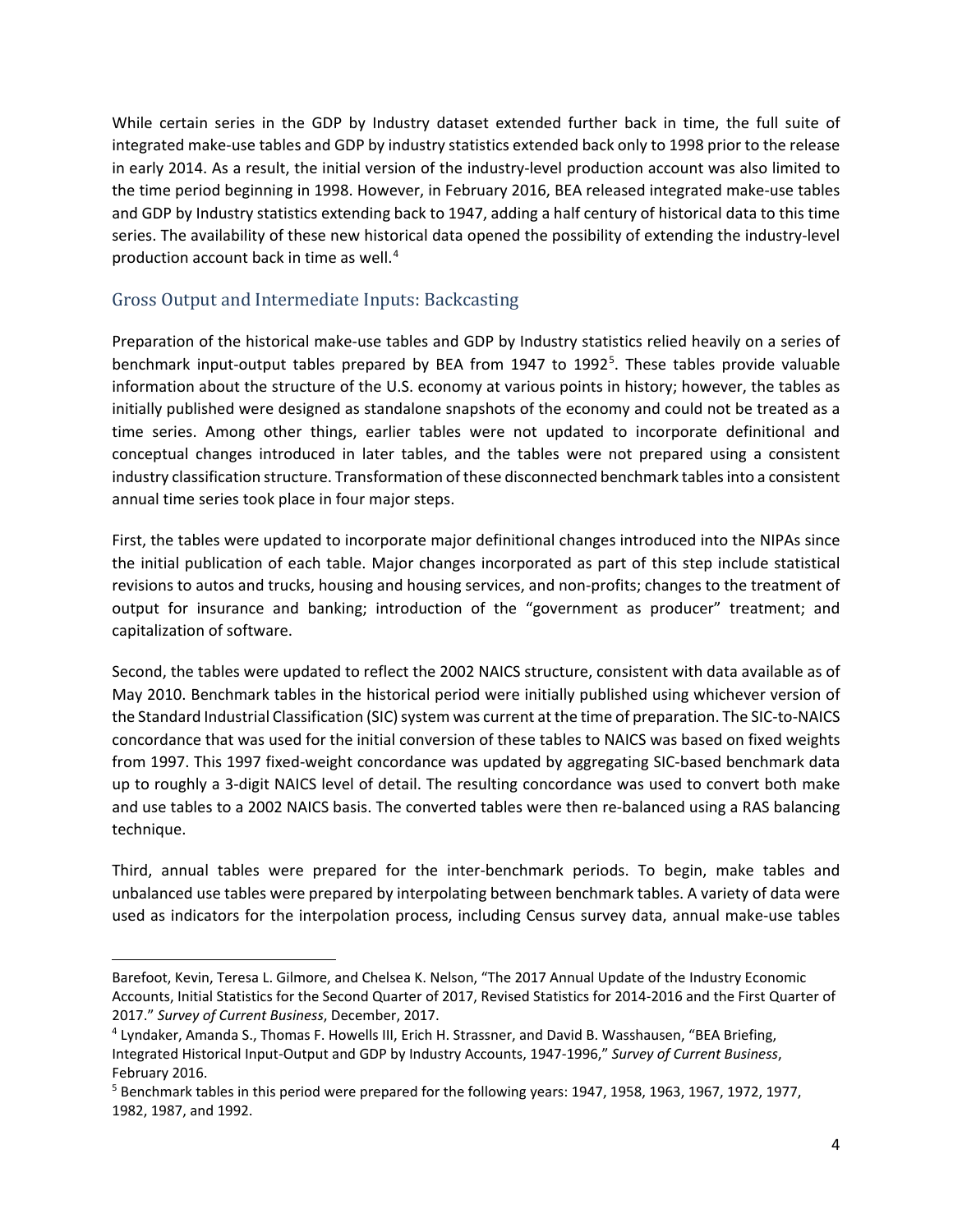and gross output by industry statistics published by BEA, and personal consumption and private investment data from the NIPAs. Each of these tables was then controlled to be consistent with historical GDP data using RAS balancing.

Fourth, the time series was updated to reflect the 2007 NAICS structure, and definitional and statistical improvements from BEA's 2013 comprehensive update were incorporated into the dataset. Major changes incorporated at this stage include the capitalization of R&D expenditures, own account entertainment originals, and residential housing transfer costs as well as the adjustment of defined pension plans from a cash-accounting basis to an accrual-accounting basis.

For the industry-level production account, intermediate inputs in the historical time series also needed to be decomposed into energy, materials, and purchased services (EMS) components. The time series of make-use tables for 1963-1996 includes a decomposition of intermediate inputs into 75 commodities; however, this level of detail was not sufficient to allow a one-to-one assignment of each commodity to an EMS category. We addressed this using unpublished data from the 1997 use table. The working level of detail for tables beginning in 1997 includes about 5,000 goods and services and about 800 industries. At this level of detail, it is possible to make a direct EMS assignment to each cell in the use matrix. By aggregating these data up to the same level of detail as the historical use tables (about 75 goods and services and 65 industries), we were able to calculate EMS ratios for each cell in the matrix. These fixed ratios were applied to the historical use tables to generate estimates of EMS inputs for each industry for 1987-1996.

With the nominal data available in the make-use framework, estimates of real GDP by industry were prepared using a double deflation methodology in which gross output and intermediate inputs are deflated separately and real value added is computed as the residual, as is standard in the published GDP by industry statistics. Real gross output by industry was derived by deflating the commodities produced by each industry as reflected in the make table.<sup>[6](#page-4-0)</sup> Similarly, real intermediate inputs were derived by deflating the commodities consumed by each industry as reflected in the use table. Prices used for deflation were developed by Dale W. Jorgenson, Mun Ho, and Jon D. Samuels and are described in more detail in the article that accompanied the initial publication of the historical GDP by industry statistics (Lyndaker, Howells III, Strassner, Wasshausen 2016).

As in the post-1996 period, the domestic and imported portions of intermediate inputs are deflated separately to account for potential differences in price between commodities purchased from domestic versus foreign sources. Intermediate inputs are disaggregated into domestic and imported components based on the proportionality assumption. More specifically, for each detailed commodity used by an industry, the portion attributable to imports is calculated as the ratio of total imports of the commodity over total domestic supply of the commodity.

#### Gross Output and Intermediate Inputs: Revisions

This 2017 annual update to BEA's GDP by industry statistics incorporated the Census Bureau's latest Service Annual Survey (SAS) tabulations, which revised statistics for 2014 and 2015. In addition, newly

<span id="page-4-0"></span> <sup>6</sup> This differs from the BLS Productivity Program's use of a sectoral output measure which removes the double counting of the intrasectoral sales between establishments within the same sector.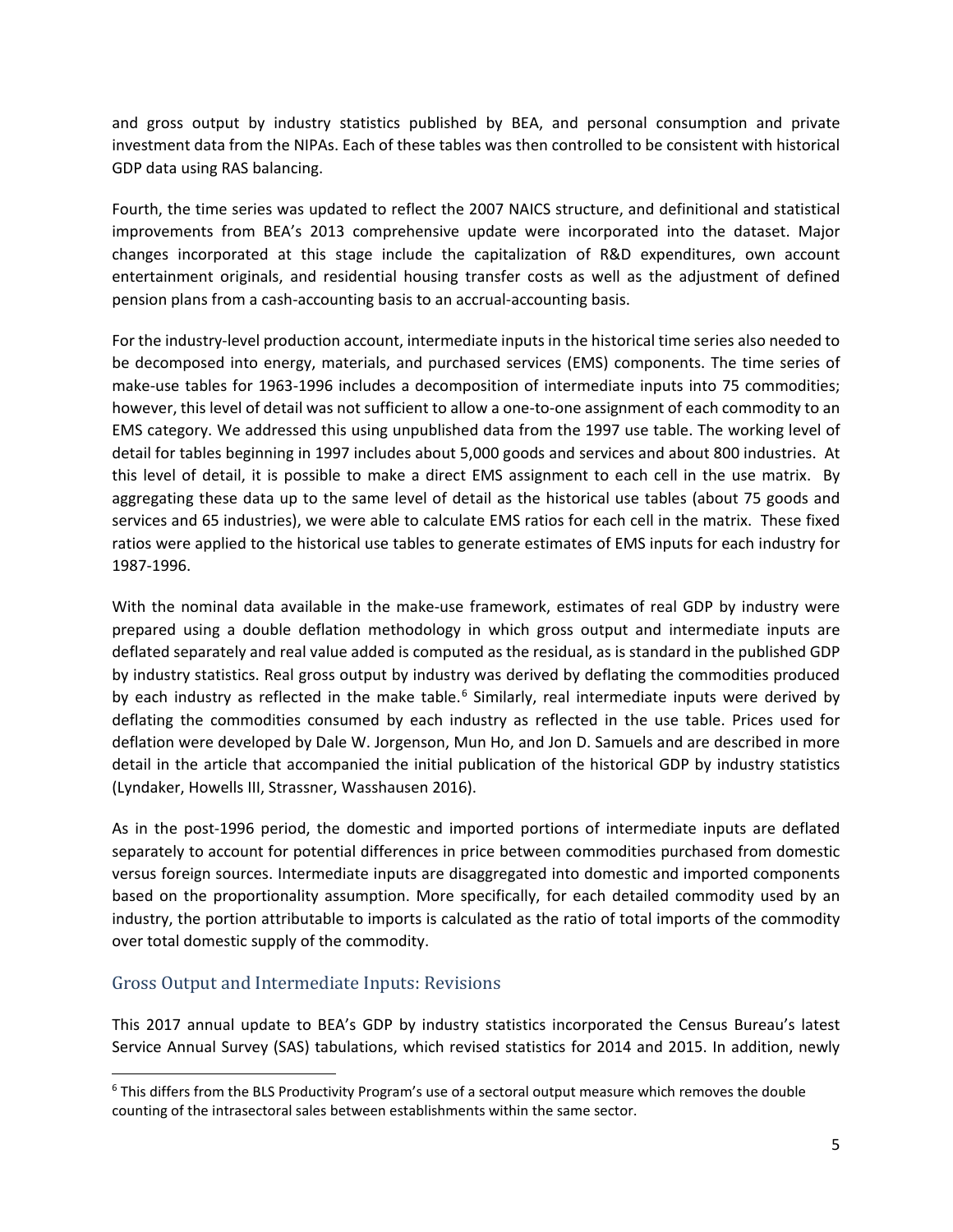available data for 2016 from SAS replaced estimates based on the Census Bureau's Quarterly Services Survey (QSS). Similarly, revised and newly available data from the Department of Treasury's Statistics of Income (SOI) Division led to revisions to underlying components of the current-dollar estimates of value added by industry, including corporate profits, nonfarm proprietors' income, and net interest for 2014 and 2015. In addition, the annual update incorporated newly available Census Bureau data from the 2015 Annual Survey of Manufactures, the 2015 Annual Retail Trade Survey, and the 2015 Annual Wholesale Trade Survey.

## Capital Services Inputs

Capital services are expressed in accordance with a service flow concept of physical assets. A central notion in the construction of capital measures is the concept of "productive" capital stock, or the stock measured as "efficiency units." Conceptually, productive stock represents the amount of new investment required to produce the same capital services actually produced by existing assets of all vintages. Thus, capital services are assumed to be proportional to productive stock.

### Capital Input: Backcasting

By definition, a capital asset is one that lasts more than a year. Therefore, the service flows received from a producing industry or firm are employed over a longer period than the original investment conveys. As a practical matter, real stocks are constructed as vintage aggregates of real historical investments in accordance with an "efficiency" or service flow concept using the perpetual inventory method outlined in the initial release of the BEA/BLS production account. This implies that the hard work of backcasting historical stocks had, in effect, already been accomplished by the BLS with the original release of the account.

The current-dollar value added components by industry needed to calculate rental prices used to construct capital services were the missing link that BEA's release of historical make-use tables was able to bridge. These new historical measures allowed the BLS to incorporate capital services estimates back to 198[7](#page-5-0). With the release of the 2016 Multifactor Productivity trends<sup>7</sup> news release, BLS incorporated these integrated and improved data into their official measures. Thus, this release makes use of all the available historical data from the most recent BLS multifactor productivity update to produce its capital service measure back to 19[8](#page-5-1)7 on a national accounts basis.<sup>8</sup>

### Capital Input: Revisions

With this update of the account, the capital measures for the finance and insurance industries were revised to more fully integrate the BEA/BLS production account into the national accounts. Previously, in the finance and insurance sectors, controls for capital compensation were not constrained to BEA income estimates because of concerns for some of the features of the more detailed estimates.

More recently, BEA has made a number of improvements to the finance and insurance sectors that made constraining the BLS construction of capital measures to the income pieces available from BEA beneficial from both a consistency standpoint as well as a methodological standpoint. Specifically, BEA improved

<span id="page-5-0"></span> <sup>7</sup> See [https://www.bls.gov/news.release/archives/prod3\\_03302017.pdf](https://www.bls.gov/news.release/archives/prod3_03302017.pdf)

<span id="page-5-1"></span><sup>8</sup> Se[e https://www.bls.gov/mfp/mprdload.htm](https://www.bls.gov/mfp/mprdload.htm)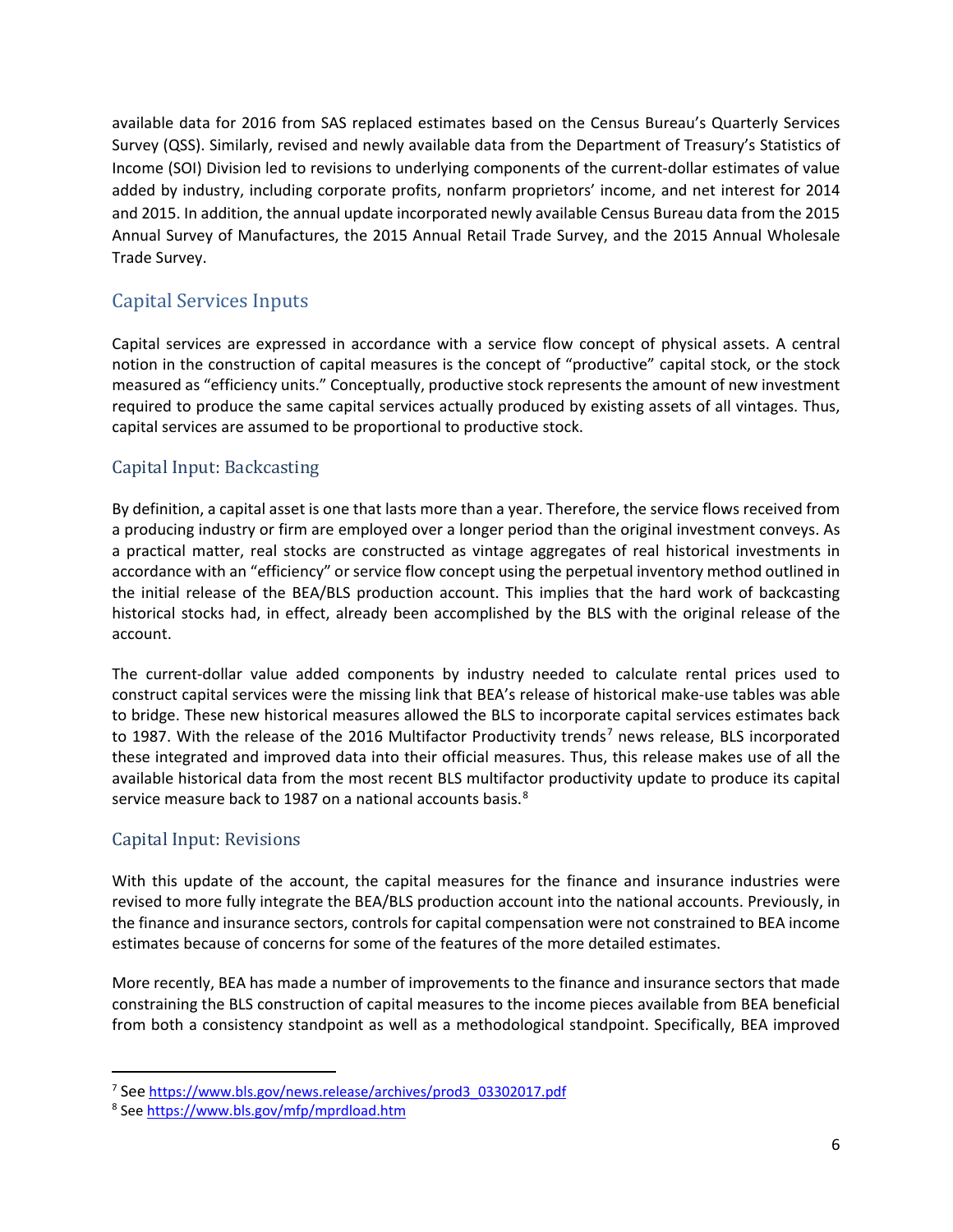the insurance and banking estimates with the 2013 Comprehensive Revision. [9](#page-6-0) These improvements have made constraining to BEA, as is done with all other industries in the BEA/BLS production accounts, a logical next step.<sup>[10](#page-6-1)</sup> This change follows publication of the BLS Multifactor Productivity Trends 2017<sup>[11](#page-6-2)</sup> release in which this consistent treatment was also adopted by BLS in the finance and insurance sectors. On a real basis, the revisions to the capital input measures were small.

In addition to these improvements to the finance industries, a small correction to the constant-dollar investment of the aircraft asset in the finance industries was made to align with the BEA Fixed Asset accounts. These corrections were small and localized to the already adjusted finance industries.

The final revision to the methods for capital service estimates involves an update to how inventories are distributed among most nonmanufacturing industries. For all non-manufacturing industries except mining, utilities, and construction, BEA inventories are grouped into an "other" category. BLS uses IRS book value data to distribute "other" inventories to the remaining non-manufacturing industries after moving the data from a company to an establishment basis via establishment-company ratios. Additionally, BLS employed a three-year smoothing of the IRS book values for the data processing, internet publishing industry. Previously BLS only smoothed the data for the years 1999-2008. BLS now smooths the data from 1999 through the last year available. Because the IRS data are used to determine the share of "other" inventories allocated to each non-manufacturing industry, this change affected the inventory values of all the other non-manufacturing industries as well.

## Labor Input

### Labor Hours

As in the previous set of accounts, BLS prepares a time series of labor hours reflecting annual hours worked and are aggregated from estimates of more detailed industries. BLS estimates labor hours using payroll employment and hours from the Current Employment Statistics (CES) survey and are supplemented with data for the self-employed and average weekly hours for nonproduction and supervisory workers from the Current Population Survey (CPS).<sup>[12](#page-6-3)</sup> The BLS National Compensation Survey is also used to convert the hours of payrolled workers from a paid to a worked basis when constructing the initial set of employment and hours estimates for the BEA/BLS production account. [13](#page-6-4) Sources for industries that are not covered by CES or where data are missing include the Department of Agriculture, BLS Quarterly Census of Employment and Wages (QCEW), and Mine Safety and Health Administration.<sup>[14](#page-6-5)</sup> These estimates are subsequently controlled to BEA National Accounts estimates of hours worked at a more aggregate level before being distributed to demographic groups as outlined in the labor composition section.

<span id="page-6-0"></span><sup>&</sup>lt;sup>9</sup> See March 2013 Survey of Current Business "Preview of the 2013 Comprehensive Revision of the National Income and Product Accounts."

[https://www.bea.gov/scb/pdf/2013/03%20March/0313\\_nipa\\_comprehensive\\_revision\\_preview.pdf](https://www.bea.gov/scb/pdf/2013/03%20March/0313_nipa_comprehensive_revision_preview.pdf)

<span id="page-6-1"></span><sup>&</sup>lt;sup>10</sup> See [https://www.bea.gov/scb/pdf/2013/06%20June/0613\\_preview\\_comprehensive\\_iea\\_revision.pdf](https://www.bea.gov/scb/pdf/2013/06%20June/0613_preview_comprehensive_iea_revision.pdf) also: [https://www.bea.gov/scb/pdf/2013/02%20February/0213\\_nipa-rev.pdf](https://www.bea.gov/scb/pdf/2013/02%20February/0213_nipa-rev.pdf)

<span id="page-6-2"></span><sup>11</sup> See [https://www.bls.gov/news.release/archives/prod3\\_03212018.pdf](https://www.bls.gov/news.release/archives/prod3_03212018.pdf)

<span id="page-6-3"></span><sup>12</sup> Se[e http://www.nber.org/chapters/c13005](http://www.nber.org/chapters/c13005)

<span id="page-6-4"></span><sup>&</sup>lt;sup>13</sup> Se[e https://www.bea.gov/scb/pdf/2014/08%20August/0814\\_industry-level\\_production\\_account.pdf](https://www.bea.gov/scb/pdf/2014/08%20August/0814_industry-level_production_account.pdf)

<span id="page-6-5"></span> $14$  Ibid.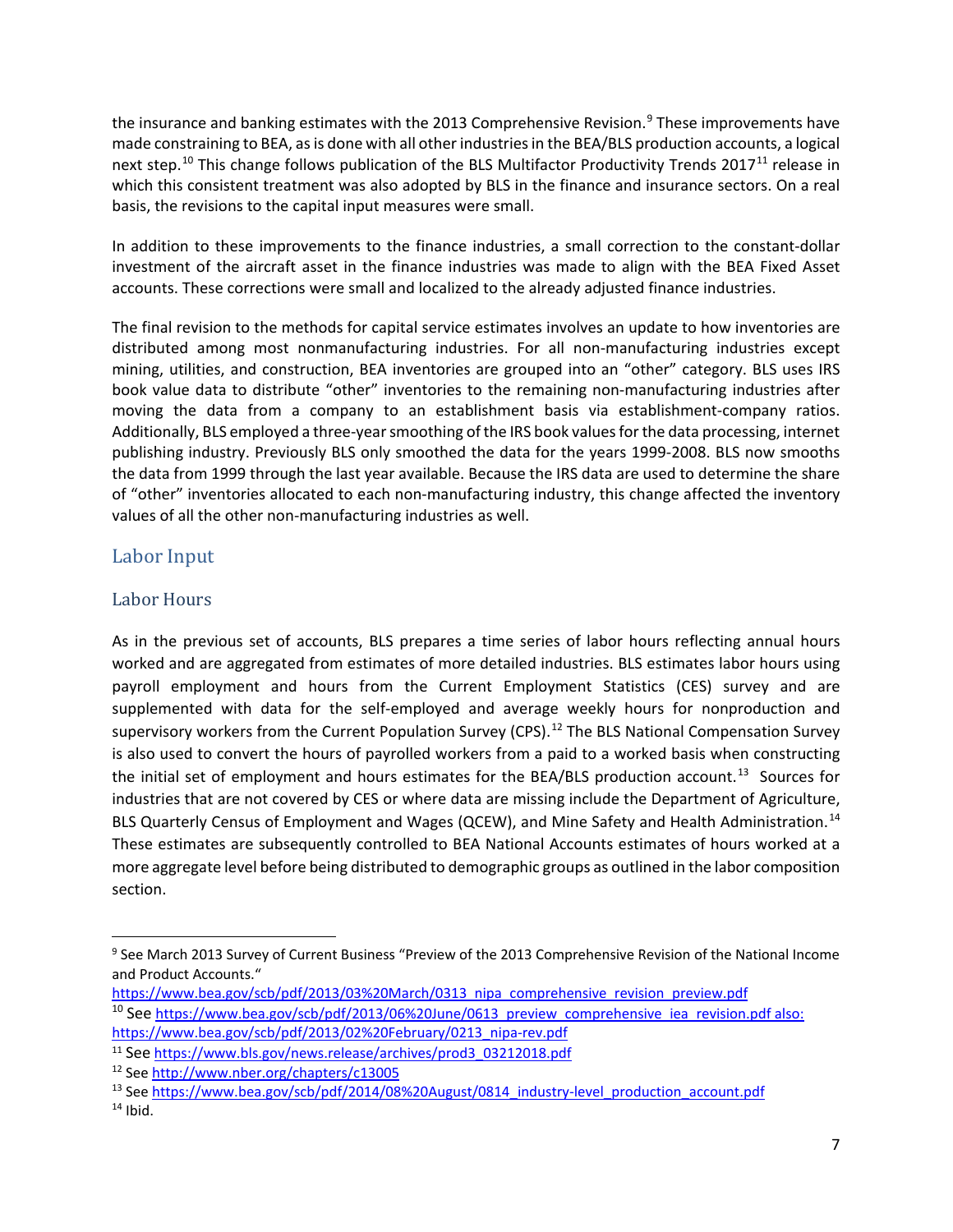#### Labor Hours: Backcasting

In 2003, the BLS CES program released historical employment and average weekly hours data for detailed industries on a North American Industrial Classification system back to 1990. In addition to the historical data, the BLS CES program made available the bridge ratios used in converting the measures. These data serve as the basis for the estimates of the BEA/BLS Production account prior to 1997 and are consistent with the data after 1997.

For the period prior to 1990, the BLS CES provides reconstructed historical measures for 2-digit NAICS sectors back to 1939. Reconstructed historical measures for years before 1990 are also available for selected 3-, 4-, 5-, and 6-digit NAICS industries.

Where available, complete NAICS-based payrolled employment and hours from the BLS CES series were used in the BEA/BLS production account. For the industries that were not available from BLS CES, employment estimates were developed using historical Standard Industrial Classification (SIC)-based measures and conversion factors published by the BLS CES program to reconstruct NAICS-based series back to 1987. This conversion was carried out at the most detailed industry level for which conversion factors were available by the BLS, that is, using a 4-digit SIC to 6-digit NAICS CES bridge. The resulting converted employment estimates were historically linked to the published CES employment data series in 1990.

Hours for 1987-89 were derived using an approach similar to that used to develop the employment estimates. Total hours residuals were constructed from the available NAICS-based aggregates and the available NAICS-based detail from BLS CES. The residual total hours were then distributed to the detail using proportions derived from the initially converted set of NAICS-based employment estimates, to create total payrolled hours estimates for the remaining component industries at all levels of industry detail.

The CPS assigns respondents to industries using the Census Bureau's Industry Classification System (ICS). There are two different classification systems across the time period of 1987-1996. For the years 1987- 1991, the ICS is based on the 1980 Census codes, which uses the 1972 SIC classification, as modified in 1977. The ICS for the 1992-2002 interval is based on the 1990 Census which uses the 1987 SIC classification. The CPS data from 2000-2002 were dual-coded on both an SIC and a NAICS basis.

To estimate consistent historical NAICS-based self-employed and supervisory average weekly hour estimates back to 1987, a multi-step process was followed to convert the historical CPS data from an SICbased code to a NAICS-based industry code used in the BEA/BLS production account. First, a 3-year average SIC-to-NAICS conversion bridge was derived from the dual coded CPS data from 2000-2002. Adjustments to the initial conversion ratios were later made based on a comparison of the NAICS industry employment levels for 2000-2002 generated by applying the bridge with the employment estimates from the CPS data provided on a NAICS basis. NAICS final employment and hours estimates for 1987-2002 were derived by applying the adjusted conversion ratios to the historical SIC-based employment and hours series.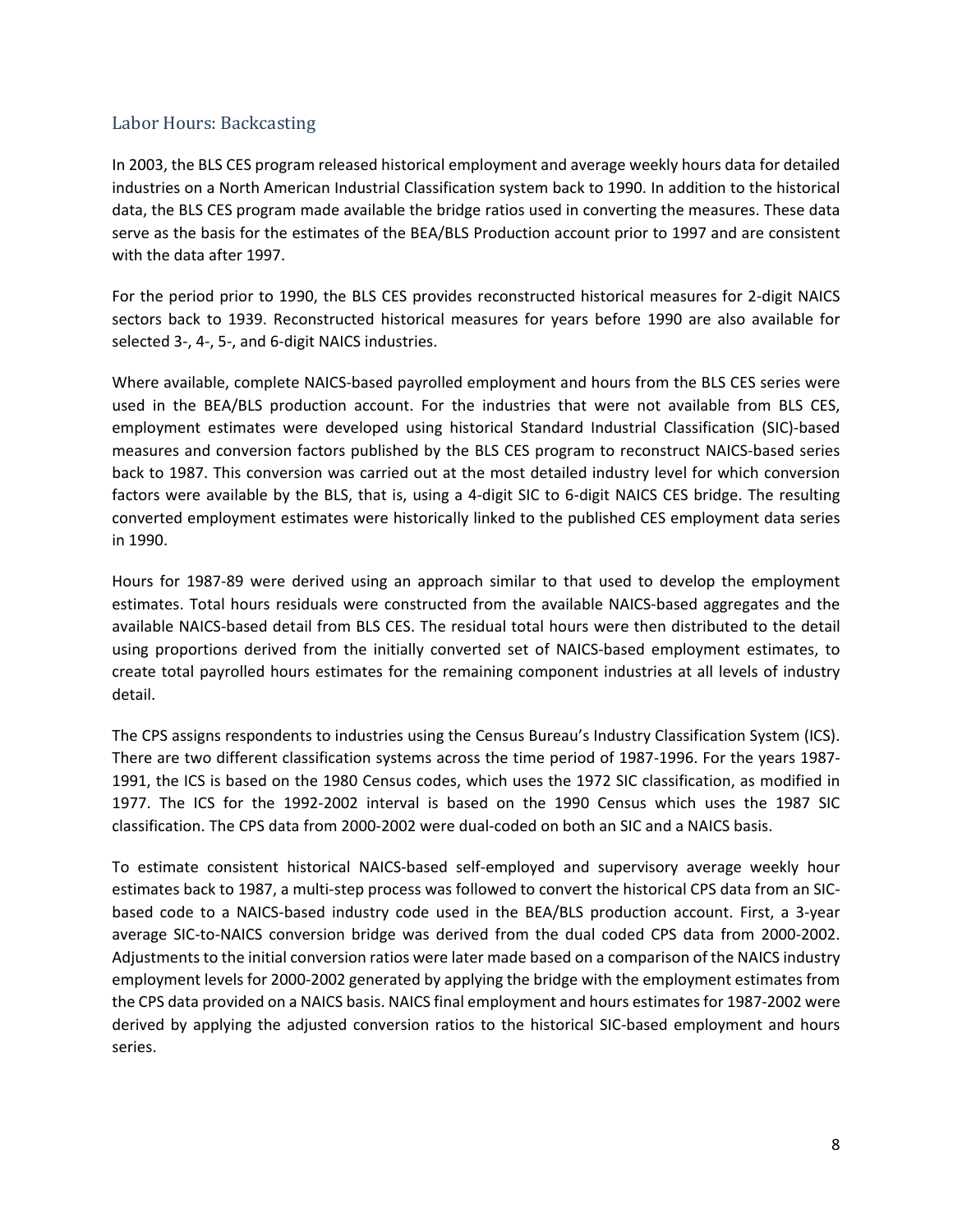With the annual release of the 2016Q4 Labor Productivity and Costs data<sup>15</sup>, the BLS instituted an improvement to the hours worked to hours paid ratios necessary to convert the BLS CES data for payrolled workers to the theoretically preferred hours worked basis<sup>[16](#page-8-1)</sup>. From 2005-onward, fourth-quarter NCS data at the 3-digit NAICS level are used as a proxy for each annual ratio value. During these years, more than 98 percent of the sample rotation is isolated to the fourth quarter of each year. These new observations, which represent around 20 percent of the overall respondents in this quarter, provide a refreshed source of response relative to the three prior quarters of the year, in which carried-over responses are generally held the same as the initial survey response.

From 1996 through 2004, however, an average of the four quarterly NCS ratios is used as the NCS sample rotation was intermittent throughout the year and was not regularly scheduled as the 2005-onward period had been. In order to estimate three-digit ratios for 1990-1996, the 1996 NCS ratio values are carried backwards using the BLS Hours At Work Survey (HWS) as an extrapolator series. For 1987-1989, ratios for 14 super sectors from the HWS are utilized to move more detailed industry hour worked to hours paid data backwards.

#### Labor Hours: Revisions

This update of the BEA/BLS production accounts uses the same source for labor hours as the original release, but includes a number of improvements. The BLS CES made an improvement in Educational services, health care and social assistance that has been incorporated into this update the BEA/BLS production accounts.<sup>[17](#page-8-2)</sup> In addition, there has been a revision to incorporate the all-employee hours measure for couriers and messengers within other transportation and support activities which revises the series across the time series.

#### Labor Composition

In order to create a constant quality index of labor input, hours worked are weighted to account for substitution between heterogeneous types of labor. The need for this adjustment reflects the assumption that the marginal product of a skilled worker is higher than that of an unskilled worker, implying that replacing hours worked by an unskilled worker with an equal number of hours worked by a skilled worker will increase economic output. This change in labor input due to shifts in worker characteristics is referred to as the labor composition effect. For this set of accounts, workers are disaggregated by sex, eight age groups, six education groups, and employment class (payrolled vs. self-employed) for a total of 192 demographic categories. In addition, workers are categorized into one of 63 industries resulting in a total of 12,096 cells in the labor composition matrices for each period.

The estimation process begins by filling out information on employment, hours, and compensation for each cell in these matrices. For 1990 and 2000, the matrices are initialized using the U.S. Census 1990 and 2000 1-Percent Public Use Microdata Sample (PUMS) files. Initial estimates are generated for 1991-1999 by linear interpolation at the cell level. These initial estimates are iteratively adjusted using the RAS balancing technique to match a series of marginal controls developed from the March supplement to the CPS. For years before 1990 the t+1 balanced matrices are used as the initial cell estimates, and for years

<span id="page-8-0"></span> <sup>15</sup> [https://www.bls.gov/news.release/archives/prod2\\_03082017.pdf](https://www.bls.gov/news.release/archives/prod2_03082017.pdf)

<span id="page-8-1"></span><sup>16</sup> <https://www.bls.gov/lpc/hwhpnew.htm>

<span id="page-8-2"></span><sup>17</sup> <https://www.bls.gov/ces/cesbmart13.pdf>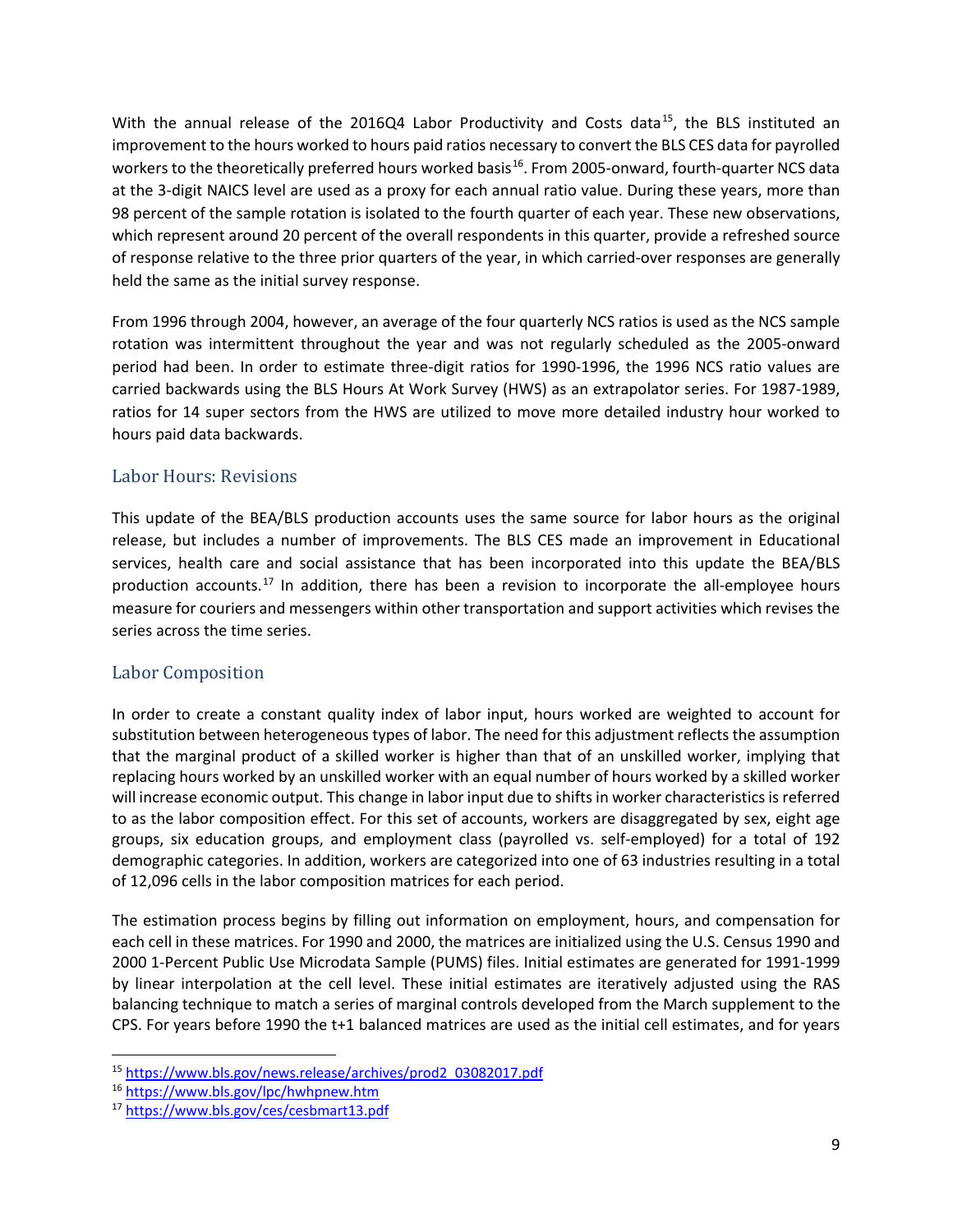after 2000 the t-1 balanced matrices are used. As with the periods 1990-2000, these initial matrices are iteratively adjusted to match controls from the CPS.

After balancing, the matrices are scaled in sequence (1) to employment controls from BEA's National Income and Product Accounts (NIPAs) for 63 industries by employment class, (2) to BLS hours for 63 industries by employment class, (3) to NIPA hours for payrolled workers by 17 aggregate industries, and (4) to NIPA compensation for payrolled workers by 63 industries. In the final step, the hourly compensation of self-employed workers is replaced by the rate for payrolled workers in the same cell. This step is taken because reported compensation of self-employed workers cannot be disentangled from compensation accruing to their capital assets. Additional methodological information is described in Fleck, et al (2014) with updates in Rosenthal, et al (2014).

#### Labor Composition: Backcasting

Previous publications of these accounts made use of an SIC-to-NAICS bridge from the BLS CES program to convert SIC-based labor measures beginning in 2003 to NAICS industries. In preparing the new historical period covered by these accounts, a modified SIC-to-NAICS bridge was constructed to incorporate timevarying weights for manufacturing industries. These dynamic, employment-based weights were supplied by the Federal Reserve Board based on research from Bayard (2003) which made use of establishmentlevel microdata from the Census of Manufacturing and the Annual Survey of Manufactures spanning the period from 1963 to 1997. The time-varying weights replaced static weights where available, but were scaled to leave unchanged any weights linking portions of SIC manufacturing industries to NAICS nonmanufacturing industries. For the period between 1997 and 2000, all updated manufacturing weights were interpolated to the static weights from the previous bridge.

The modified SIC-to-NAICS bridge was applied to the U.S. Census 1990 PUMS files to develop the initial 1990 labor composition matrix as well as to the 1987-2002 CPS marginal controls. The bridge was also applied to the SIC-based NIPA employment, hours, and compensation scaling controls for 1987-1997; however, these converted results were not used directly. In order to mitigate the possibility of time series breaks, the converted series were used as indicators to backcast a time series beginning with the 1998 levels in the published NAICS-based NIPA tables. Finally, these new NAICS-based employment, hours, and compensation levels were scaled to the SIC-based totals for all industries to ensure that this conversion process left totals unchanged.

In addition to the modified bridge, the 1987-1991 March Supplement of the CPS required special handling for the reported level of educational attainment. The current questionnaire allows respondents to select their highest degree attained, which aligns well with the education categories chosen for these accounts. However, prior to 1992, respondents were instead asked for the number of years of schooling as well as whether the last year of schooling was completed. This inconsistency was addressed by converting the number of years of schooling to an estimated highest degree attained via a frequency matrix described in Jaeger 1997. That work matched CPS respondents who had reported educational attainment under both versions of the questionnaire, and cross tabulated pairs of responses to create conversion weights.

#### Labor Composition: Revisions

Revisions to the period 1998-2000 are a result of the interpolated Census PUMs matrices. The process of controlling to the CPS redistributed the marginal matrices based on the shares that resulted from the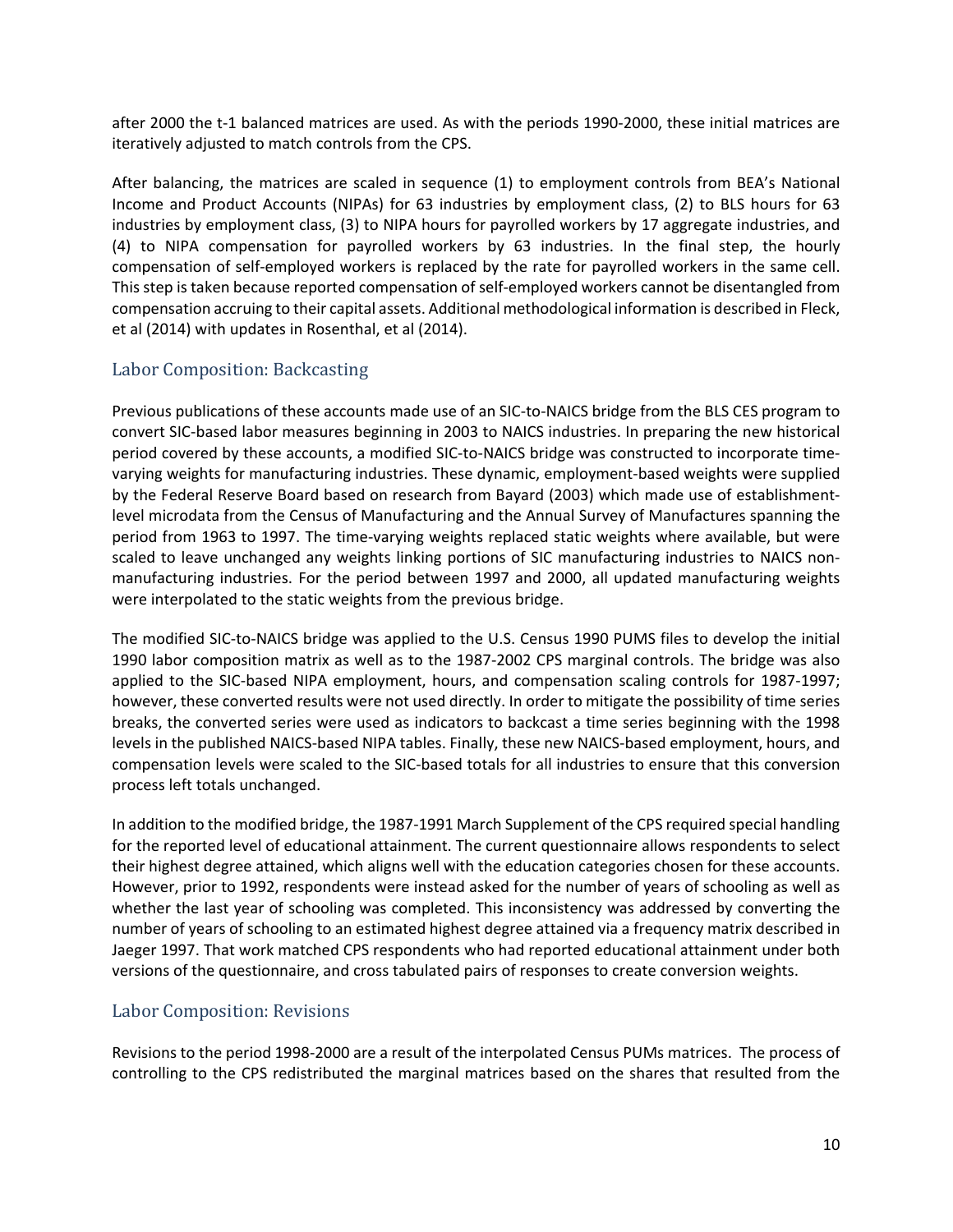iterative proportional scaling procedure. Beyond that, revisions reflect updates to incorporate the latest data with hours and compensation estimates and are typically confined to the 2014 forward period.

# IV. Results

The major advantage of the longer time series of integrated KLEMS data is that it permits analysis of longer-term economic trends. Over the last three decades, this includes the Information Technology revolution and increased globalization of the production process. The dataset that we have described above is an important tool for identifying the structural change that has taken place between 1987 and 2015, particularly at the industry level. In this section, we focus on two aspects of economic growth for the period that our new dataset covers. The first is the industry-level sources of growth, including the industry-level contributions of capital, labor, and productivity to economic growth, and the second is to use the new, longer time series to describe some aspects of structural change over this period. To address these two related questions, we focus on an industry classification more condensed than the 63 industries described above. In particular, we use a group of nine sectors that reflect major industry groupings.<sup>[18](#page-10-0)</sup>

We start with standard growth accounting to describe the industry-level sources of growth. Table 1 includes the sources of output growth at the industry level between 1987 and 2016. Over this period, the three fastest growing industries were Information Technology-related: computer systems design; data processing, internet publishing, and other information services; and computer and electronic products manufacturing, reflecting not only the importance of IT hardware, but also the related systems and development, and the shift towards cloud computing. The textile; apparel and leather; and paper manufacturing industries all contracted over the period, likely reflecting increased competition from foreign products and other shifts in demand toward cheaper substitutes. Relatively strong growth in rental and leasing; broadcasting and telecommunications; and data processing was driven by capital investments, while growth in computer systems design; social assistance; and warehousing and storage was driven by growth in labor inputs, reinforcing the importance of looking at the input side when analyzing the sources of growth. Between 1987 and 2016, the computer and electronic products; securities, commodity contracts, and investments; and warehousing and storage had the largest growth in multi-factor productivity (MFP).

Table 2 presents sector contributions to aggregate value added growth and shows many familiar facets of economic growth over the last thirty years. Between 1987 and 2016, manufacturing contributed 0.35 percentage point (pp) to aggregate value added growth of 2.39 percent per year on average. However, this contribution was skewed heavily towards the first part of the period (0.45pp between 1987-1995 and 0.87pp during the IT-Investment boom of 1995-2000), and has fallen off since. Between 2000 and 2007 manufacturing contributed 0.32pp to aggregate growth and -0.01 between 2007 and 2016. Importantly, the manufacturing sector includes the relatively rapidly growing computer and electronic industry; excluding this industry the contribution of manufacturing to aggregate growth was 0.20pp in 1987-1995 and -0.08 in 2007-2016. Over the same period value added generated by services industries increased in importance. In particular the information industries; finance, insurance, real estate, rental and leasing;

<span id="page-10-0"></span> $18$  This is the same industry classification used by (Jorgenson & Schreyer, 2013)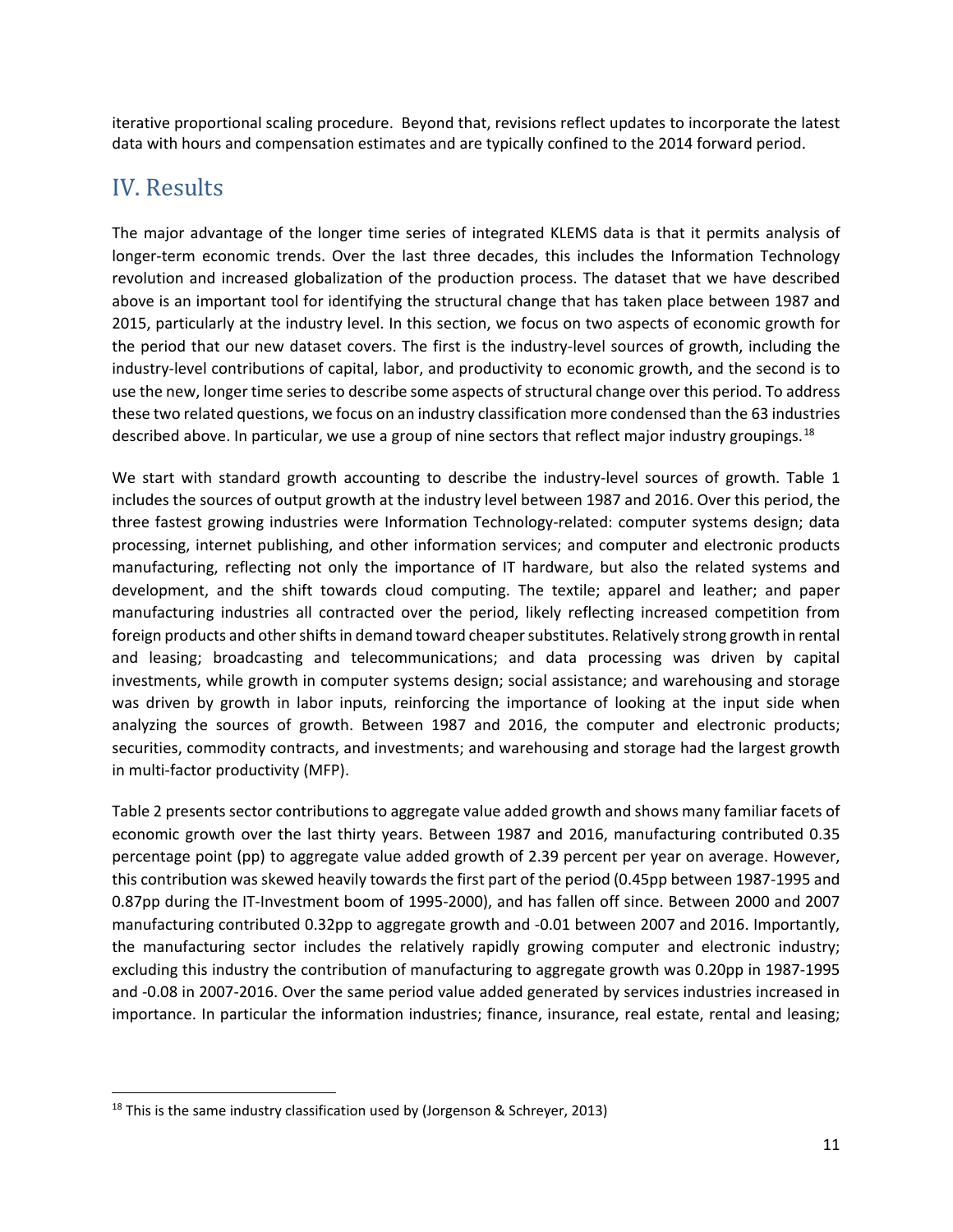and other services accounted for about 46% of real economic growth in the 1987-1995 period and 74 percent of real growth in the 2007-2016 period.

The bottom portion of the table includes the nominal value added shares of each of the major sectors and conveys a similar story. The nominal value added share encompasses payments to labor and capital services and shows how income is distributed throughout the economy. Factors of production in the manufacturing sectors earned 16.7% of aggregate income in 1987-1995, but only 11.6% of income in 2009-2016, reflecting the overall decline in the share of manufacturing in the economy. Other services produced 20.8% of income between 1987 and 1995, but this increased to 24.8% over the 2009-2016 period. The value added share in finance, insurance, real estate, rental and leasing also increased, from 17.5% in the early periods to about 19.0% in the later period.

Table 3 shows the sector-level sources of growth. Over the entire period, growth in capital input was the predominant source of economic growth, followed by growth of labor input, and then growth in MFP. Growth in capital input in the finance and trade industries accounted for about half of the total contribution of capital input. However, breaking down the shares of capital growth across the different time periods reveals the effect of the 2007 housing crisis. The more recent 2007-2016 period saw the finance, insurance, real estate and rental and leasing sector's contribution to capital cut in half with the financial crisis from 39% in the earlier period to 19% in the 2007-2016 period. More than half of the contribution of labor input was accounted for by growth in labor input in the other services industries, and growth in MFP was dominated by MFP growth in manufacturing (mostly computers and electronic products) and the trade sectors.

It is worth summarizing a few of the main trends that the 1987-2016 KLEMS data reveal. Over this period, output growth shifted from manufacturing to services, and income shares shifted as well. Economic growth during the period of the ongoing recovery from 2009-2016 was significantly slower than the 1987- 1995 period before the IT boom; this was driven mostly by slower capital and labor input growth. MFP growth was actually faster in the 2009-2016 period in comparison to the 1987-1995 period. The growth in other services was driven mostly by labor input growth and a recovery of MFP from negative early in the period to slightly positive towards the end of the period.

In the second part of this section, we focus on one particular component of structural change over the last thirty years: the industry sources in the change in the distribution of income. It is relatively well known that the share of value added accruing to labor has been in decline. In this part, we present new information on the industry sources of this decline.

Figure 1 shows the change in the share of aggregate value added of capital and labor by sector. Over this period, the capital share increased from 38.6% of income in 1987 to 45.5% of income in 2016. Figure 1 indicates that this shift was not proportionate across sectors. For example, while the income share paid to labor generated in the manufacturing sector fell by a significant margin, it increased by almost as much in the other services sector. Thus, the shift in output from manufacturing to other services actually counterbalanced the trend of a falling labor share. In the trade sector, the share of income accruing to capital increased, while that accruing to labor actually fell, providing evidence that an industry's expansion does not necessarily produce proportional gains for labor and the owners of capital.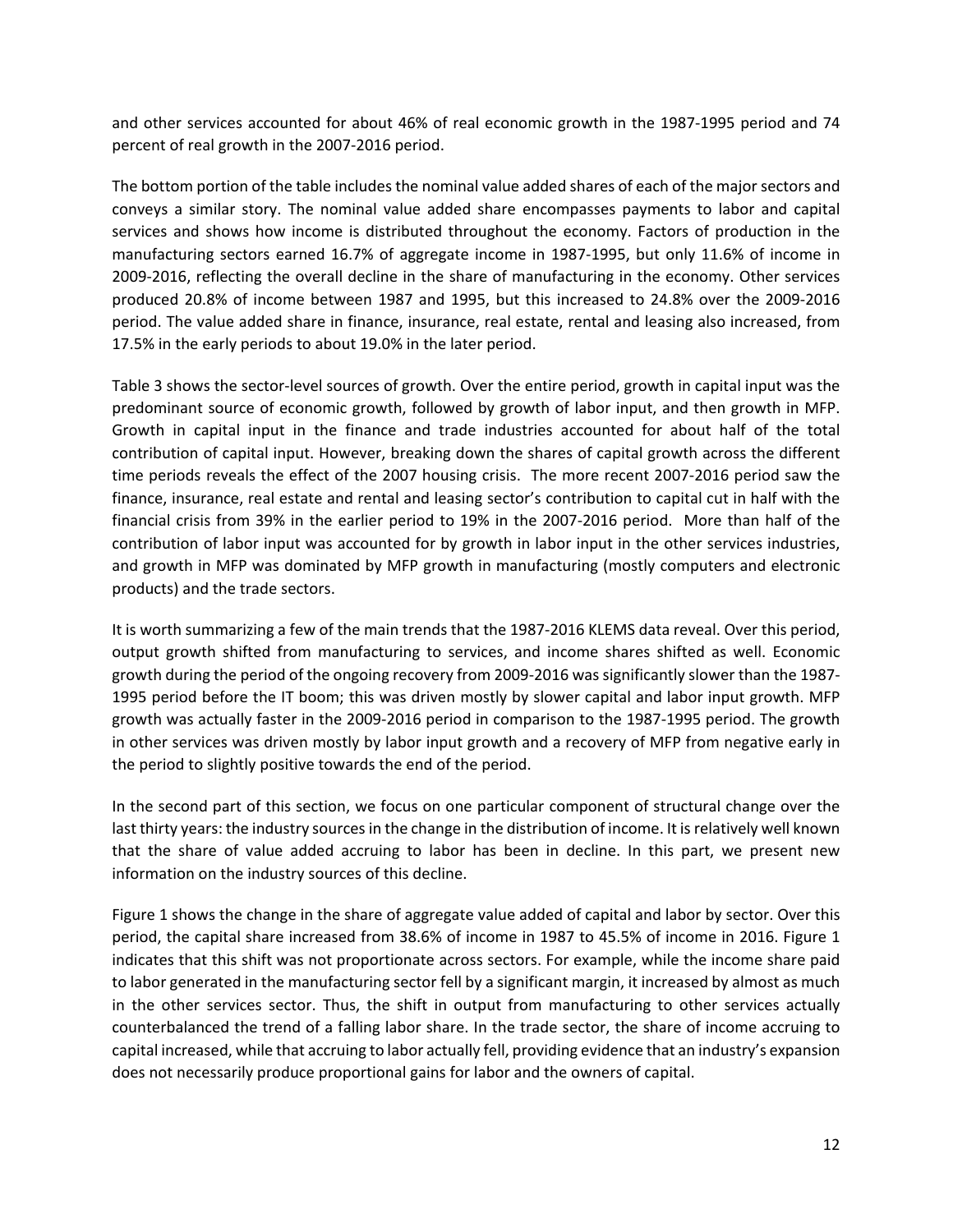Figures 2 and 3 provide more information on the changes in the aggregate labor share by industry. Figure 2 shows that even though the aggregate labor share fell over the period, the share of income accruing to college-educated labor (those with a BA degree or above) increased significantly over the period, so that the decline in the aggregate labor share was entirely due to a decline in the share of income paid to workers without a college degree. Figure 3 presents the decomposition by gender. Over the period, the share of income accruing to men fell from 44.2% to 36.6% between 1987 and 2016. This was driven mainly by large declines (relative to women) in the manufacturing, trade, and government sectors. With the shift towards services, the shares of income paid to both men and women in the services sector increased, and the service sector was the largest driver of increase in the aggregate share of income paid to female workers. This is interesting in light of the findings in (Ngai & Petrongolo, 2017) that the shift to services has narrowed the gender pay gap.<sup>[19](#page-12-0)</sup>

The change in the capital share was not proportionate across industries and types of capital. Figure 4 shows that large changes to the share of income paid to capital occurred in the agriculture, forestry, fishing, hunting, mining, finance, and other services sectors. Within the other services sector, a significant portion of the increase was attributed to the share of Information Technology capital, while in the agriculture, forestry, fishing, hunting, mining sectors, other capital accounted for almost all if the increase in the aggregate capital share. Interestingly, the increase in the capital share in the manufacturing industry was mostly driven by an increase in the share of income accruing to Research and development.

# V. Conclusion

The main purpose of this paper has been to present an extended time series of integrated KLEMS-based production accounts for the U.S. The account, produced in a collaboration between the BEA and BLS now covers 1987-2016, in contrast to the 1998-2015 time period covered in the previous vintage of the account released in July 2017. The integrated nature of the account reflects that the capital (K) and labor (L) estimates are constructed to be consistent with GDP by industry accounts produced by the BEA, while the methods to produce the capital and labor are consistent with the methods used by the official productivity statistics produced by the BLS. The account yields industry level sources of growth estimates that are consistent with official GDP measures.

The longer time series yields important data on the evolution of U.S. economic growth over the least three decades. The account shows the shift from manufacturing towards services and the importance of isolating the effects of the computer and electronics product industry when studying the overall manufacturing sector (Houseman, 2018). The KLEMS approach shows not only which industries are contributing to growth, but the industry-level sources of growth. The most important source of economic growth over the period was the accumulation of capital input. Of the 1.19 percentage points that capital input contributed to growth over the period, the services industries account for 0.89 percentage points. Aggregate labor input accounted for another 0.76pp of economic growth between 1987 and 2016. Of this, the other services industries sector alone accounted for 0.48pp, demonstrating the relative importance of labor in service producing industries. Finally, MFP growth accounted for 0.44pp of aggregate economic

<span id="page-12-0"></span> $19$  The (Ngai & Petrongolo, 2017) finding focuses on wage rates, while the information that we have presented is about aggregate income shares. While they are not directly comparable, both suggest that shift to services is an important component in how wages and income have evolved.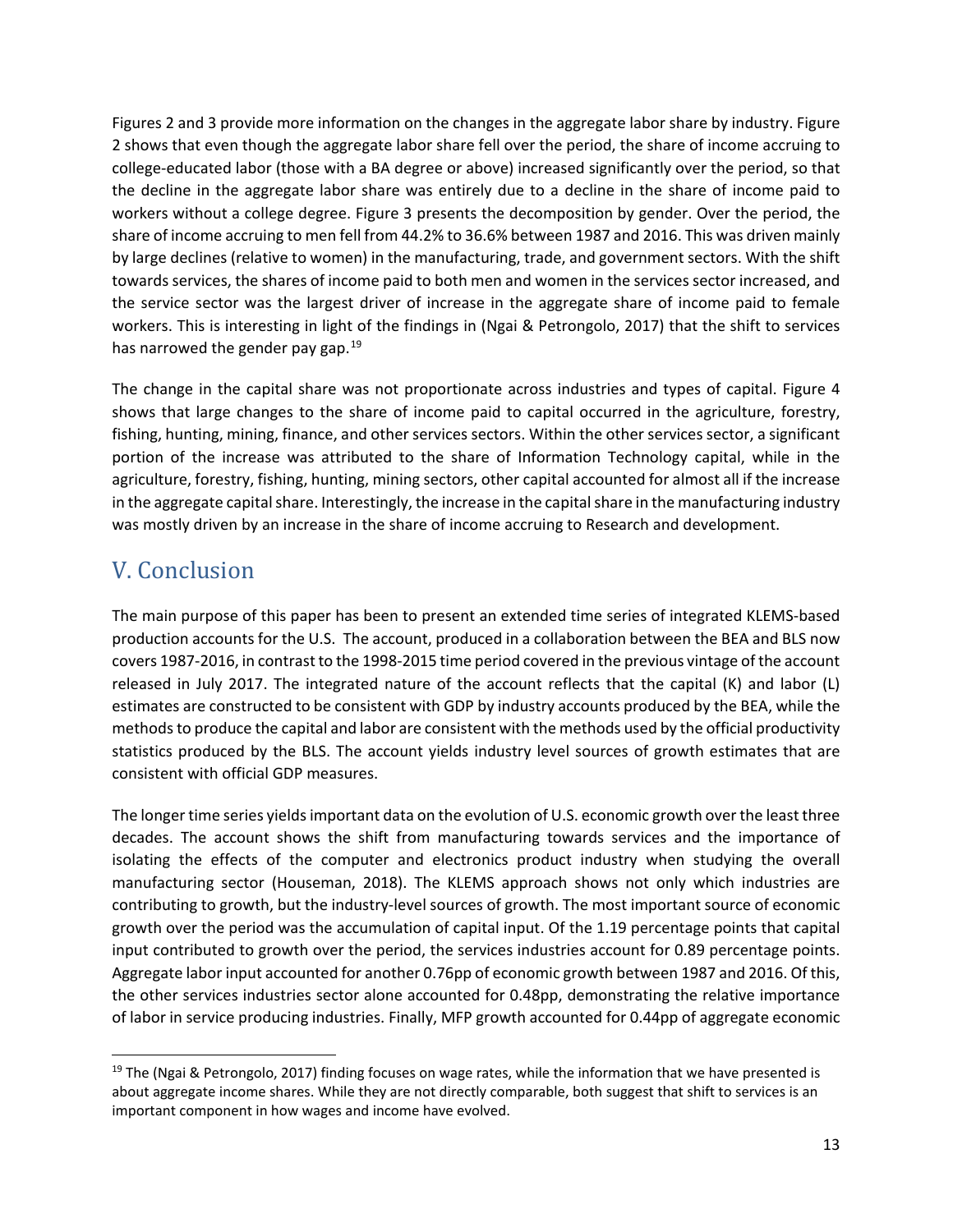growth. Almost all of this was accounted for by MFP growth in the manufacturing and trade sectors; within manufacturing almost all of the MFP growth was due to growth in MFP of the computer electronic products industry.

The account demonstrates the importance of structural change at the industry level in evolution of the allocation of income between capital and labor. The share of income accruing to labor in the manufacturing sector shrank substantially over the period, while the share of income accruing to labor increased substantially in the services industries. In the manufacturing sector this was mostly due a decline in the share of income paid to workers without a college degree, while workers with a college degree accounted for the large majority of the increase in the income paid to labor in the service sectors.

The new estimates presented in this paper are important milestone because extending the account to cover 1987-1997 involved overcoming significant obstacles including the change in industrial classification between NAICS and SIC and changes in the reporting of educational attainment from years of school to attainment measures. But, this is not the final step in the development of the account. Important next steps could include extending the account even further back in time to span the entire period covered by BEA's GDP by industry accounts (1947) and resolving existing difference in the measures of labor composition produced by BLS for the official MFP estimates and those produced by BEA for the account presented in this paper.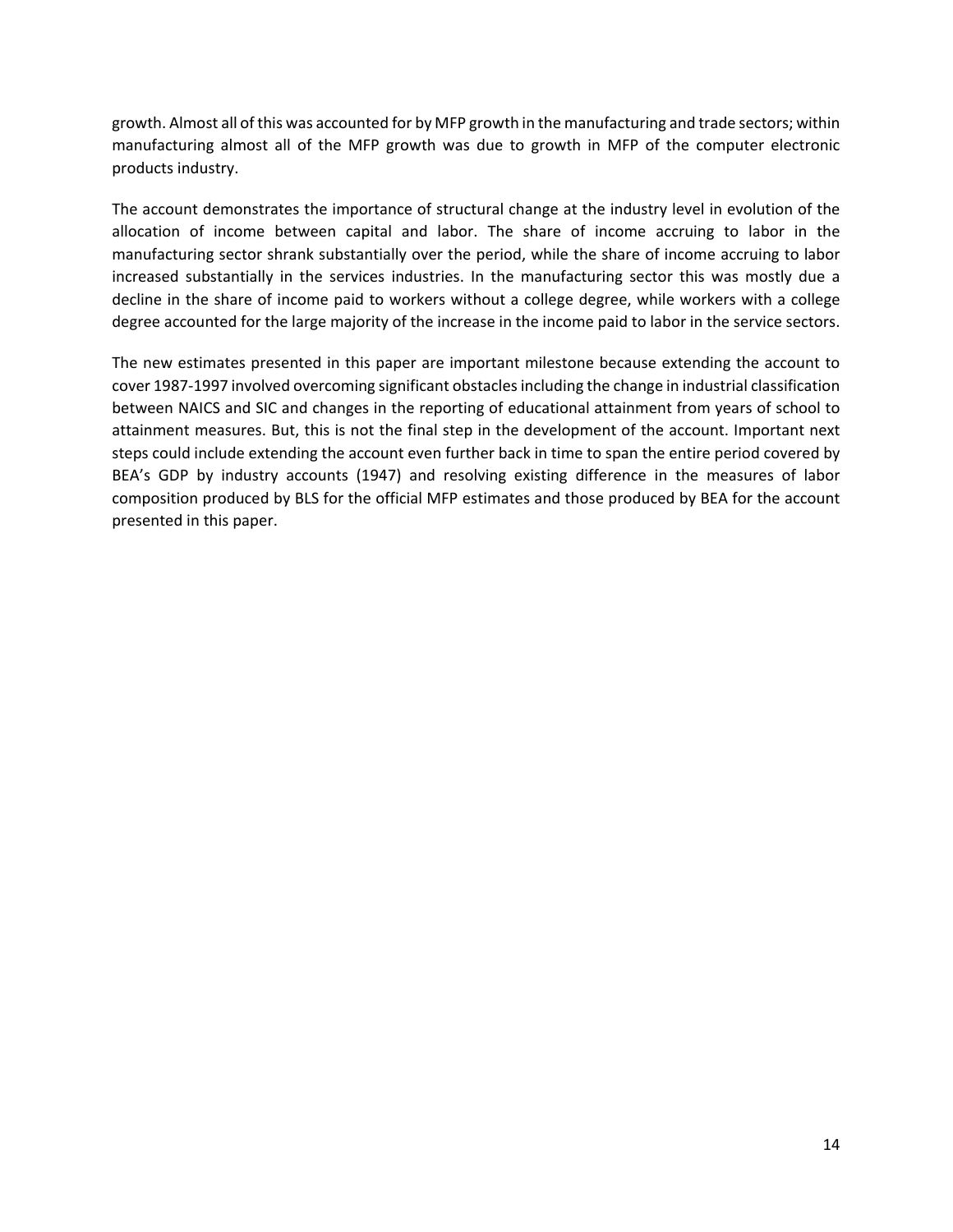## Bibliography

- Bayard, Kimberly and Shawn Klimek, "Creating a Historical Bridge for Manufacturing Between the Standard Industrial Classification System and the North American Industry Classification System," 2003 Proceedings of the American Statistical Association, Business and Economic Statistics Section [CD-ROM] (2004), pp. 478–84.
- Fleck, Susan, Steven Rosenthal, Matthew Russell, Erich H. Strassner, and Lisa Usher, 2012. A Prototype BEA/BLS Industry-Level Production Account for the United States," in Measuring Economic Sustainability and Progress, edited by Dale W. Jorgenson, J. Steven Landefeld, and Paul Schreyer (Chicago: University of Chicago Press, for the National Bureau of Economic Research, 2014.
- Jaeger, David A., "Reconciling the Old and New Census Bureau Education Questions: Recommendations for Researchers". JOURNAL OF BUSINESS AND ECONOMIC STATISTICS, Vol. 15, No. 3, July 1997.
- Jorgenson, D., & Schreyer, P. (2013). Industry-level Productivity Measurement and the 2008 System of National Accounts. *Review of Income and Wealth*.
- Ngai, L. R., & Petrongolo, B. (2017). Gender Gaps and the Rise of the Service Economy. *AMERICAN ECONOMIC JOURNAL: MACROECONOMICS*.
- Rosenthal, Steven, Matthew Russell, Jon D. Samuels, Erich H. Strassner and Lisa Usher (2014), "Integrated industry-level production account for the United States: Intellectual property product and the 2007 NAICS", paper presented at the Third WORLD KLEMS conference, Tokyo, Japan, 19–20 May.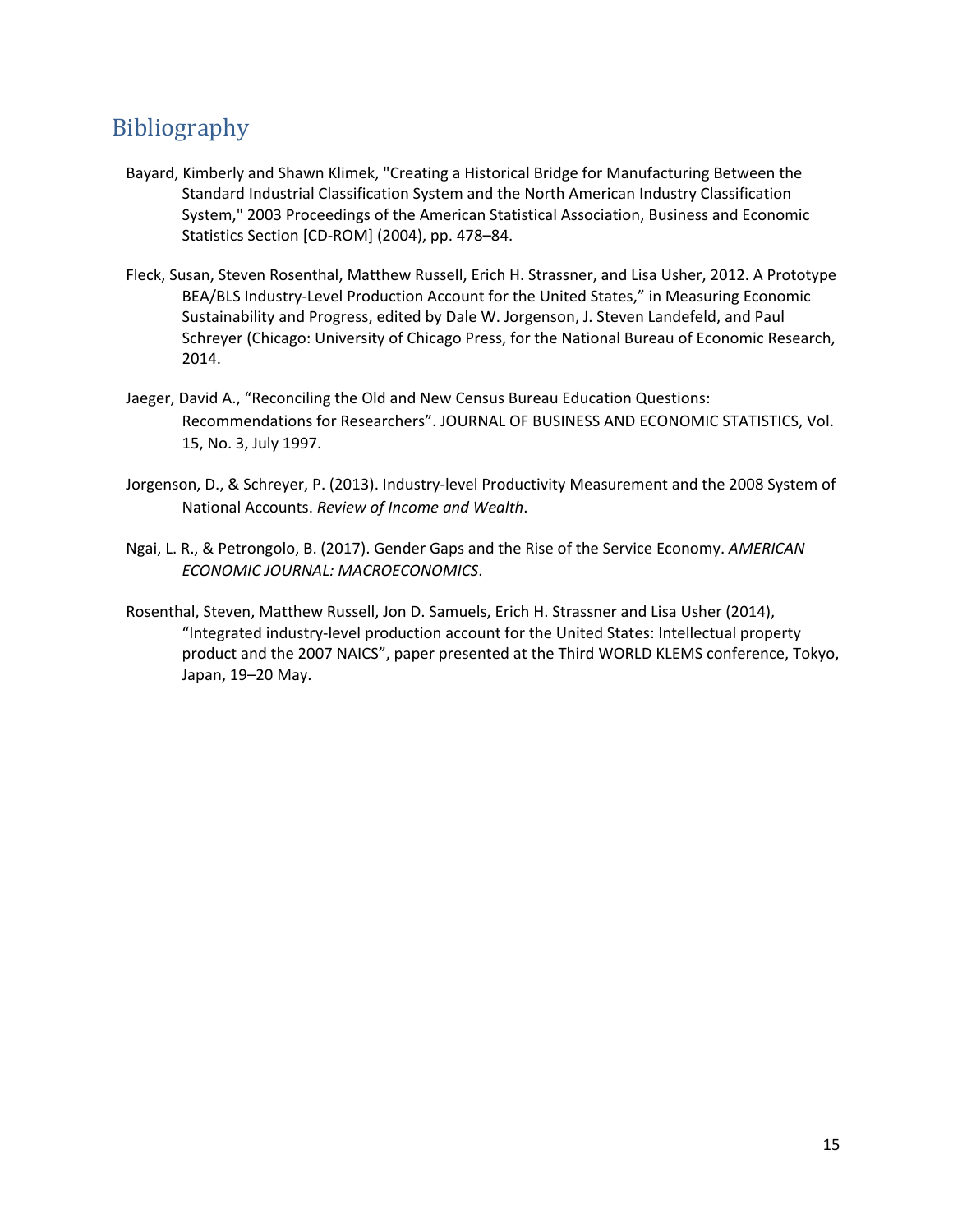|                                                                                                                                              | Output             | Capital      | Labor              | Intermediate    |                    |
|----------------------------------------------------------------------------------------------------------------------------------------------|--------------------|--------------|--------------------|-----------------|--------------------|
|                                                                                                                                              | Growth             | Contribution | Contribution       | Contribution    | MFP Growth         |
|                                                                                                                                              |                    |              |                    |                 |                    |
| Farms                                                                                                                                        | 1.69               | 0.09         | $-0.18$            | 0.37            | 1.42               |
| Forestry, fishing, and related activities                                                                                                    | 0.11               | 0.42         | 0.99               | $-0.47$         | $-0.83$            |
| Oil and gas extraction                                                                                                                       | 1.29               | $-0.08$      | $-0.08$            | $-0.11$         | 1.57               |
| Mining, except oil and gas<br>Support activities for mining                                                                                  | 0.39<br>1.46       | 0.39<br>0.21 | $-0.25$<br>0.45    | $-0.58$<br>0.23 | 0.84<br>0.57       |
| <b>Utilities</b>                                                                                                                             | 0.31               | 0.74         | 0.03               | 0.08            | $-0.53$            |
| Construction                                                                                                                                 | 0.39               | 0.21         | 0.52               | 0.45            | $-0.79$            |
| Wood products                                                                                                                                | 0.15               | 0.06         | $-0.24$            | 0.62            | $-0.28$            |
| Nonmetallic mineral products                                                                                                                 | 0.20               | 0.14         | $-0.07$            | 0.03            | 0.10               |
| Primary metals                                                                                                                               | 0.49               | $-0.07$      | $-0.30$            | 0.15            | 0.71               |
| Fabricated metal products                                                                                                                    | 1.18               | 0.18         | 0.05               | 0.96            | $-0.01$            |
| Machinery                                                                                                                                    | 1.09               | 0.30         | $-0.04$            | 0.92            | $-0.09$            |
| Computer and electronic products                                                                                                             | 6.56               | 0.56         | $-0.49$            | 0.58            | 5.90               |
| Electrical equipment, appliances, and components                                                                                             | 0.14               | 0.17         | $-0.39$            | 0.05            | 0.31               |
| Motor vehicles, bodies and trailers, and parts                                                                                               | 2.55               | 0.24         | 0.02               | 1.73            | 0.55               |
| Other transportation equipment                                                                                                               | 1.04               | 0.23         | $-0.28$            | 1.36            | $-0.28$            |
| Furniture and related products                                                                                                               | 0.16               | 0.16         | $-0.33$            | 0.30            | 0.03               |
| Miscellaneous manufacturing                                                                                                                  | 1.75               | 0.46         | 0.21               | 0.55            | 0.53               |
| Food and beverage and tobacco products                                                                                                       | 1.10               | 0.25         | 0.09               | 0.91            | $-0.15$            |
| Textile mills and textile product mills                                                                                                      | $-1.90$            | $-0.10$      | $-0.85$            | $-1.45$         | 0.50               |
| Apparel and leather and allied products                                                                                                      | $-2.95$            | 0.00         | $-1.74$            | $-1.86$         | 0.65               |
| Paper products                                                                                                                               | $-0.25$<br>$-0.77$ | 0.09<br>0.01 | $-0.29$<br>$-0.53$ | 0.18<br>$-0.79$ | $-0.22$            |
| Printing and related support activities<br>Petroleum and coal products                                                                       | 0.85               | 0.10         | $-0.07$            | 0.05            | 0.54<br>0.76       |
| Chemical products                                                                                                                            | 1.29               | 1.12         | $-0.01$            | 0.68            | $-0.51$            |
| Plastics and rubber products                                                                                                                 | 1.37               | 0.29         | 0.02               | 0.68            | 0.38               |
| Wholesale trade                                                                                                                              | 3.31               | 1.12         | 0.43               | 0.85            | 0.90               |
| Retail trade                                                                                                                                 | 2.93               | 0.86         | 0.37               | 0.74            | 0.95               |
| Air transportation                                                                                                                           | 0.99               | 0.40         | 0.05               | $-0.11$         | 0.65               |
| Rail transportation                                                                                                                          | 1.04               | 0.07         | $-0.73$            | 0.61            | 1.08               |
| Water transportation                                                                                                                         | 2.58               | 0.04         | 0.33               | 1.07            | 1.14               |
| Truck transportation                                                                                                                         | 2.89               | 0.35         | 0.49               | 1.62            | 0.43               |
| Transit and ground passenger transportation                                                                                                  | 1.60               | 0.41         | 1.05               | 0.60            | $-0.45$            |
| Pipeline transportation                                                                                                                      | $-0.44$            | 1.12         | 0.03               | $-2.47$         | 0.88               |
| Other transportation and support activities                                                                                                  | 2.85               | 0.02         | 1.35               | 1.88            | $-0.40$            |
| Warehousing and storage                                                                                                                      | 5.91               | 0.30         | 2.03               | 1.97            | 1.62               |
| Publishing industries, except internet (includes software)                                                                                   | 3.31               | 0.90         | 0.07               | 1.04            | 1.29               |
| Motion picture and sound recording industries                                                                                                | 2.45               | 1.40         | 0.57               | $-0.02$         | 0.50               |
| Broadcasting and telecommunications                                                                                                          | 4.77               | 1.90         | 0.00               | 2.26<br>3.80    | 0.62               |
| Data processing, internet publishing, and other information services<br>Federal Reserve banks, credit intermediation, and related activities | 7.12<br>1.52       | 2.58<br>1.87 | 1.09<br>0.30       | 0.57            | $-0.34$<br>$-1.21$ |
| Securities, commodity contracts, and investments                                                                                             | 6.49               | 0.15         | 1.06               | 3.12            | 2.16               |
| Insurance carriers and related activities                                                                                                    | 2.77               | 1.27         | 0.49               | 0.68            | 0.33               |
| Funds, trusts, and other financial vehicles                                                                                                  | 2.78               | 0.11         | 0.07               | 2.52            | 0.08               |
| Real estate                                                                                                                                  | 2.72               | 1.39         | 0.06               | 1.00            | 0.27               |
| Rental and leasing services and lessors of intangible assets                                                                                 | 3.63               | 3.99         | 0.18               | 1.73            | $-2.27$            |
| Legal services                                                                                                                               | 0.92               | 0.68         | 0.68               | 0.62            | $-1.06$            |
| Computer systems design and related services                                                                                                 | 7.98               | 0.18         | 4.53               | 1.86            | 1.42               |
| Miscellaneous professional, scientific, and technical services                                                                               | 3.69               | 0.80         | 1.38               | 1.50            | 0.01               |
| Management of companies and enterprises                                                                                                      | 3.06               | 0.29         | 1.57               | 2.29            | $-1.09$            |
| Administrative and support services                                                                                                          | 4.66               | 0.76         | 1.77               | 2.00            | 0.13               |
| Waste management and remediation services                                                                                                    | 2.67               | 0.32         | 1.00               | 1.74            | $-0.40$            |
| <b>Educational services</b>                                                                                                                  | 2.96               | 0.22         | 1.45               | 1.60            | $-0.31$            |
| Ambulatory health care services                                                                                                              | 3.35               | 0.22         | 1.79               | 1.55            | $-0.21$            |
| Hospitals and Nursing and residential care                                                                                                   | 2.77               | 0.26         | 1.15               | 2.00            | $-0.65$            |
| Social assistance                                                                                                                            | 3.69               | 0.10<br>0.08 | 2.53               | 1.64            | $-0.58$<br>0.77    |
| Performing arts, spectator sports, museums, and related activities<br>Amusements, gambling, and recreation industries                        | 3.73<br>3.68       | 0.68         | 1.19<br>1.03       | 1.69<br>1.86    | 0.11               |
| Accommodation                                                                                                                                | 2.11               | 0.69         | 0.28               | 0.71            | 0.43               |
| Food services and drinking places                                                                                                            | 2.28               | 0.18         | 0.62               | 1.23            | 0.24               |
| Other services, except government                                                                                                            | 1.74               | 0.43         | 0.51               | 1.24            | $-0.44$            |
| Federal                                                                                                                                      | 0.75               | 0.37         | $-0.17$            | 0.49            | 0.06               |
| State and local                                                                                                                              | 1.88               | 0.45         | 0.64               | 0.71            | 0.08               |

# **Table 1: Sources of Industry Output Growth 1987-2016**

Notes: Average annual percentange growth. A contribution is a share-weighted growth rate.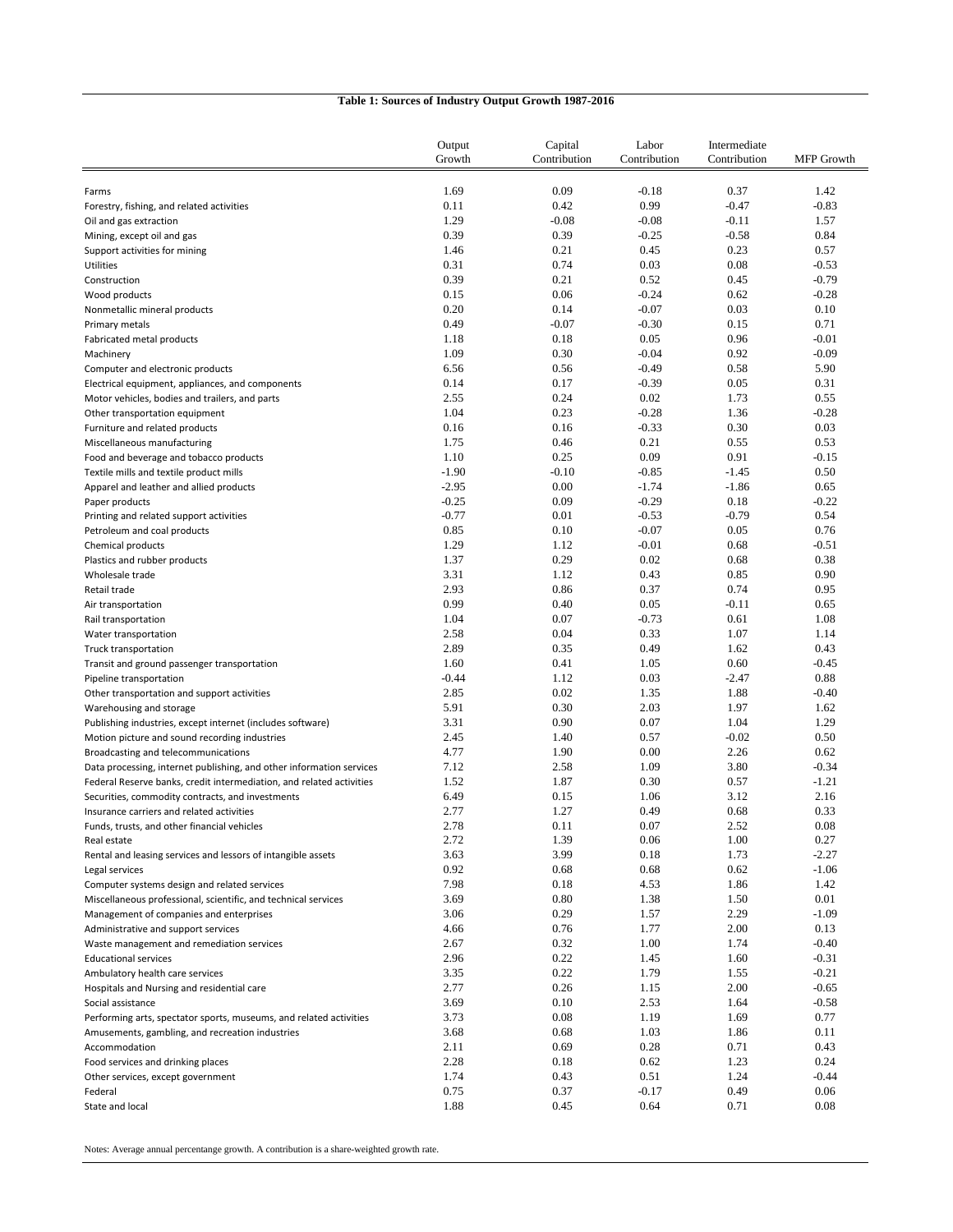|                                                     | 1987-2016 | 1987-1995            | 1995-2000 | 2000-2007 | 2007-2016 | 2007-2009 | 2009-2016 |
|-----------------------------------------------------|-----------|----------------------|-----------|-----------|-----------|-----------|-----------|
|                                                     |           | <b>Contributions</b> |           |           |           |           |           |
| Value-Added                                         | 2.39      | 2.65                 | 4.29      | 2.34      | 1.14      | $-1.56$   | 1.91      |
| Agriculture, Forestry, Fishing, Hunting, Mining     | 0.08      | 0.04                 | 0.06      | 0.06      | 0.14      | 0.25      | 0.11      |
| Transportation, Warehousing, Utilities              | 0.08      | 0.16                 | 0.13      | 0.02      | 0.02      | $-0.17$   | 0.08      |
| Construction                                        | $-0.01$   | 0.03                 | 0.07      | $-0.04$   | $-0.06$   | $-0.48$   | 0.06      |
| Manufacturing                                       | 0.35      | 0.45                 | 0.87      | 0.32      | $-0.01$   | $-0.64$   | 0.18      |
|                                                     |           |                      |           |           |           |           |           |
| Computer and electronic products                    | 0.24      | 0.25                 | 0.60      | 0.17      | 0.07      | 0.09      | 0.06      |
| Trade                                               | 0.41      | 0.54                 | 0.91      | 0.33      | 0.09      | $-0.61$   | 0.29      |
| Information                                         | 0.20      | 0.17                 | 0.23      | 0.30      | 0.14      | 0.03      | 0.17      |
| Finance, Insurance, Real Estate, Rental and Leasing | 0.50      | 0.46                 | 0.86      | 0.57      | 0.27      | 0.02      | 0.34      |
| <b>Other Services</b>                               | 0.58      | 0.60                 | 0.95      | 0.49      | 0.44      | $-0.12$   | 0.60      |
| Government                                          | 0.19      | 0.20                 | 0.21      | 0.28      | 0.11      | 0.17      | 0.09      |
|                                                     |           | <b>Shares</b>        |           |           |           |           |           |
| <b>Shares in Nominal Value-Added</b>                | 100.0     | 100.0                | 100.0     | 100.0     | 100.0     | 100.0     | 100.0     |
| Agriculture, Forestry, Fishing, Hunting, Mining     | 2.7       | 2.6                  | 2.1       | 2.4       | 3.3       | 3.2       | 3.3       |
| Transportation, Warehousing, Utilities              | 4.7       | 5.3                  | 4.8       | 4.3       | 4.3       | 4.3       | 4.4       |
| Construction                                        | 4.0       | 3.9                  | 4.1       | 4.6       | 3.7       | 4.0       | 3.6       |
| Manufacturing                                       | 13.9      | 16.7                 | 15.4      | 12.7      | 11.6      | 11.6      | 11.6      |
| Computer and electronic products                    | 1.7       | 1.9                  | 2.1       | 1.5       | 1.5       | 1.5       | 1.5       |
| Trade                                               | 11.9      | 12.5                 | 12.7      | 11.8      | 11.2      | 11.1      | 11.2      |
| Information                                         | 4.6       | 4.5                  | 4.7       | 4.7       | 4.5       | 4.7       | 4.5       |
| Finance, Insurance, Real Estate, Rental and Leasing | 18.6      | 17.5                 | 18.5      | 19.3      | 19.0      | 18.6      | 19.1      |
| <b>Other Services</b>                               | 23.0      | 20.8                 | 22.5      | 23.4      | 24.8      | 24.6      | 24.8      |
| Government                                          | 16.7      | 16.2                 | 15.3      | 16.9      | 17.6      | 17.8      | 17.5      |

#### **Table 2: Sector Sources of Value-Added Growth**

Notes: Average annual percentages. Aggregate value added growth is the aggregate of share weighed industry value added growth. IT-Producing industries are Computers and electronic products, Data processing, and Computer systems design and related services. IT-using industries are those with an IT intensity share above the median share in 2005. Non-IT are the remaining private sector industries. Government includes government enterprise.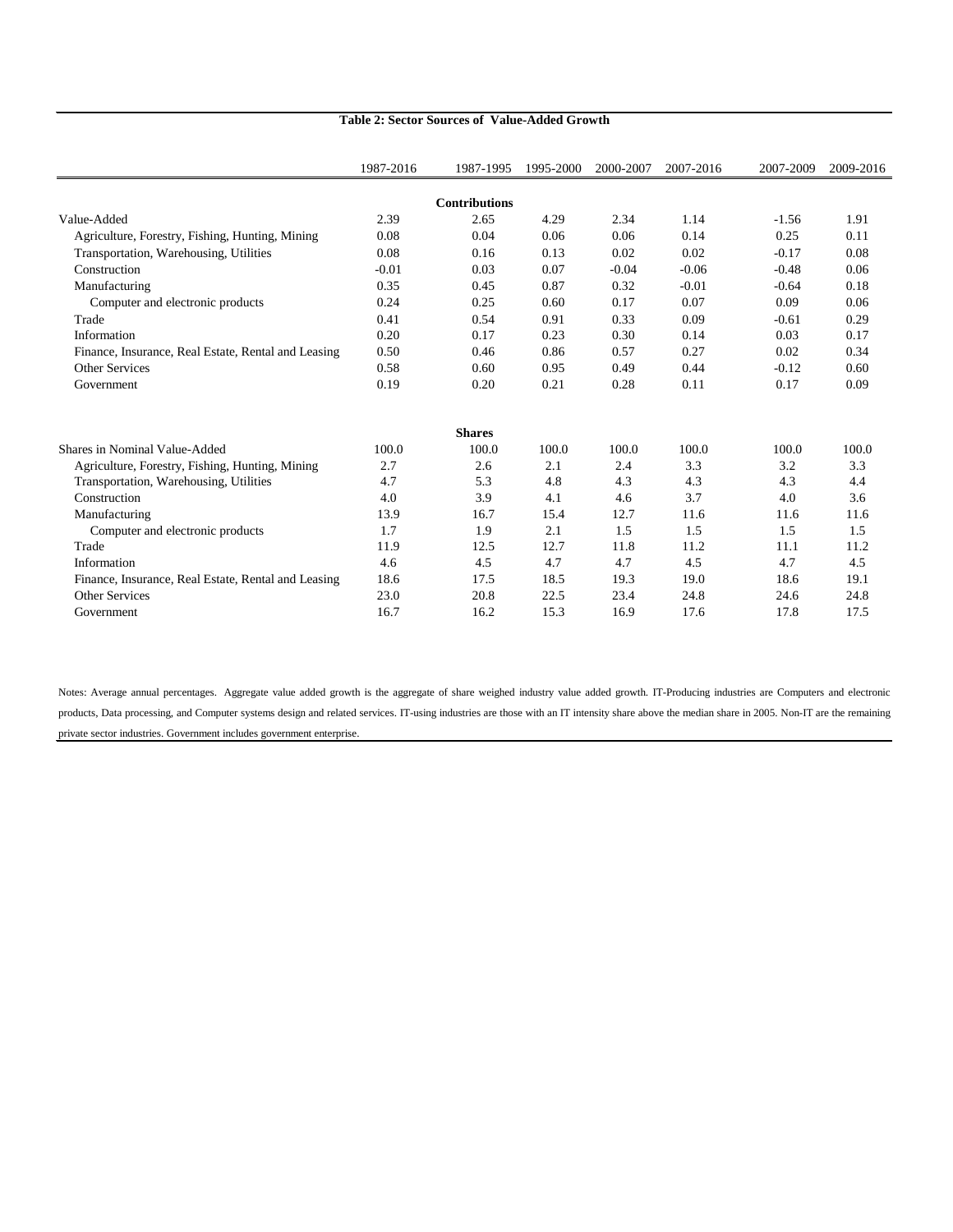|                                                    | 1987-2016 | 1987-1995            | 1995-2000 | 2000-2007 | 2007-2016 | 2007-2009 | 2009-2016 |
|----------------------------------------------------|-----------|----------------------|-----------|-----------|-----------|-----------|-----------|
|                                                    |           | <b>Capital Input</b> |           |           |           |           |           |
| Aggregate                                          | 1.19      | 1.25                 | 1.91      | 1.35      | 0.62      | 0.64      | 0.61      |
| Agriculture, Forestry, Fishing, Hunting, Mining    | 0.01      | 0.00                 | 0.00      | 0.00      | 0.03      | 0.01      | 0.04      |
| Transportation, Warehousing, Utilities             | 0.04      | 0.04                 | 0.05      | 0.03      | 0.04      | 0.03      | 0.04      |
| Construction                                       | 0.02      | 0.01                 | 0.05      | 0.05      | $-0.01$   | $-0.02$   | $-0.01$   |
| Manufacturing                                      | 0.14      | 0.17                 | 0.26      | 0.07      | 0.11      | 0.13      | 0.10      |
| Trade                                              | 0.17      | 0.17                 | 0.31      | 0.22      | 0.08      | $-0.02$   | 0.10      |
| Information                                        | 0.14      | 0.13                 | 0.22      | 0.13      | 0.09      | 0.10      | 0.09      |
| Finance, Insurance, Real Esate, Rental and Leasing | 0.42      | 0.49                 | 0.70      | 0.52      | 0.11      | 0.12      | 0.11      |
| <b>Other Services</b>                              | 0.16      | 0.16                 | 0.24      | 0.20      | 0.09      | 0.15      | 0.07      |
| Government                                         | 0.10      | 0.09                 | 0.08      | 0.13      | 0.09      | 0.15      | 0.07      |
|                                                    |           |                      |           |           |           |           |           |
|                                                    |           | <b>Labor Input</b>   |           |           |           |           |           |
| Aggregate                                          | 0.76      | 1.09                 | 1.33      | 0.43      | 0.40      | $-1.30$   | 0.88      |
| Agriculture, Forestry, Fishing, Hunting, Mining    | 0.00      | $-0.01$              | $-0.01$   | 0.02      | 0.01      | $-0.03$   | 0.02      |
| Transportation, Warehousing, Utilities             | 0.03      | 0.07                 | 0.04      | 0.00      | 0.03      | $-0.07$   | 0.06      |
| Construction                                       | 0.04      | 0.04                 | 0.16      | 0.07      | $-0.04$   | $-0.40$   | 0.06      |
| Manufacturing                                      | $-0.04$   | 0.07                 | 0.03      | $-0.21$   | $-0.04$   | $-0.41$   | 0.06      |
| Trade                                              | 0.07      | 0.13                 | 0.12      | 0.04      | 0.02      | $-0.20$   | 0.08      |
| Information                                        | 0.01      | 0.04                 | 0.11      | $-0.05$   | $-0.01$   | $-0.08$   | 0.01      |
| Finance, Insurance, Real Esate, Rental and Leasing | 0.07      | 0.07                 | 0.16      | 0.08      | 0.02      | $-0.15$   | 0.07      |
| <b>Other Services</b>                              | 0.48      | 0.60                 | 0.61      | 0.39      | 0.39      | $-0.06$   | 0.52      |
| Government                                         | 0.08      | 0.09                 | 0.11      | 0.10      | 0.03      | 0.11      | 0.01      |
|                                                    |           | <b>MFP</b>           |           |           |           |           |           |
| Aggregate                                          | 0.44      | 0.31                 | 1.05      | 0.55      | 0.13      | $-0.90$   | 0.42      |
| Agriculture, Forestry, Fishing, Hunting, Mining    | 0.07      | 0.06                 | 0.07      | 0.04      | 0.10      | 0.27      | 0.05      |
| Transportation, Warehousing, Utilities             | 0.01      | 0.05                 | 0.04      | 0.00      | $-0.04$   | $-0.13$   | $-0.02$   |
| Construction                                       | $-0.07$   | $-0.02$              | $-0.14$   | $-0.15$   | $-0.01$   | $-0.06$   | 0.01      |
| Manufacturing                                      | 0.25      | 0.21                 | 0.58      | 0.46      | $-0.07$   | $-0.36$   | 0.01      |
| Trade                                              | 0.17      | 0.24                 | 0.48      | 0.08      | 0.00      | $-0.39$   | 0.11      |
| Information                                        | 0.06      | 0.00                 | $-0.10$   | 0.22      | 0.06      | 0.02      | 0.08      |
| Finance, Insurance, Real Esate, Rental and Leasing | 0.01      | $-0.10$              | 0.01      | $-0.03$   | 0.14      | 0.05      | 0.16      |
| <b>Other Services</b>                              | $-0.06$   | $-0.16$              | 0.10      | $-0.10$   | $-0.04$   | $-0.21$   | 0.01      |
| Government                                         | 0.02      | 0.02                 | 0.02      | 0.04      | $-0.01$   | $-0.10$   | 0.01      |
| Aggregate Value Added Growth                       | 2.39      | 2.65                 | 4.29      | 2.34      | 1.14      | $-1.56$   | 1.91      |

### **Table 3: Shares of Aggregate Value-Added Growth**

Notes: Average annual percentages. Aggregate value added growth is the aggregate of share weighed industry value added growth. IT-Producing industries are Computers and electronic products, Data processing, and Computer systems design and related services. IT-using industries are those with an IT intensity share above the median share in 2005. Non-IT are the remaining private sector industries. Government includes government enterprise.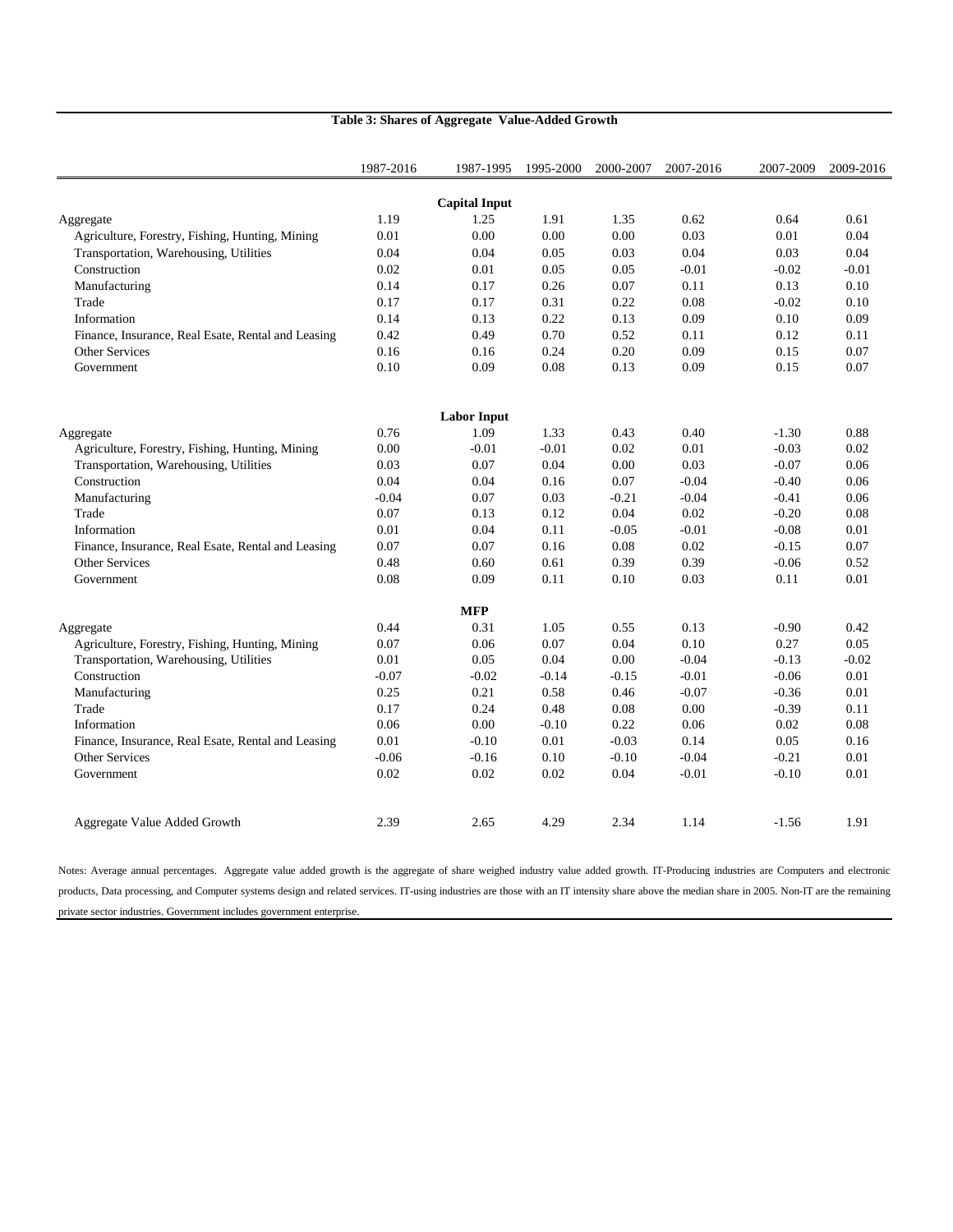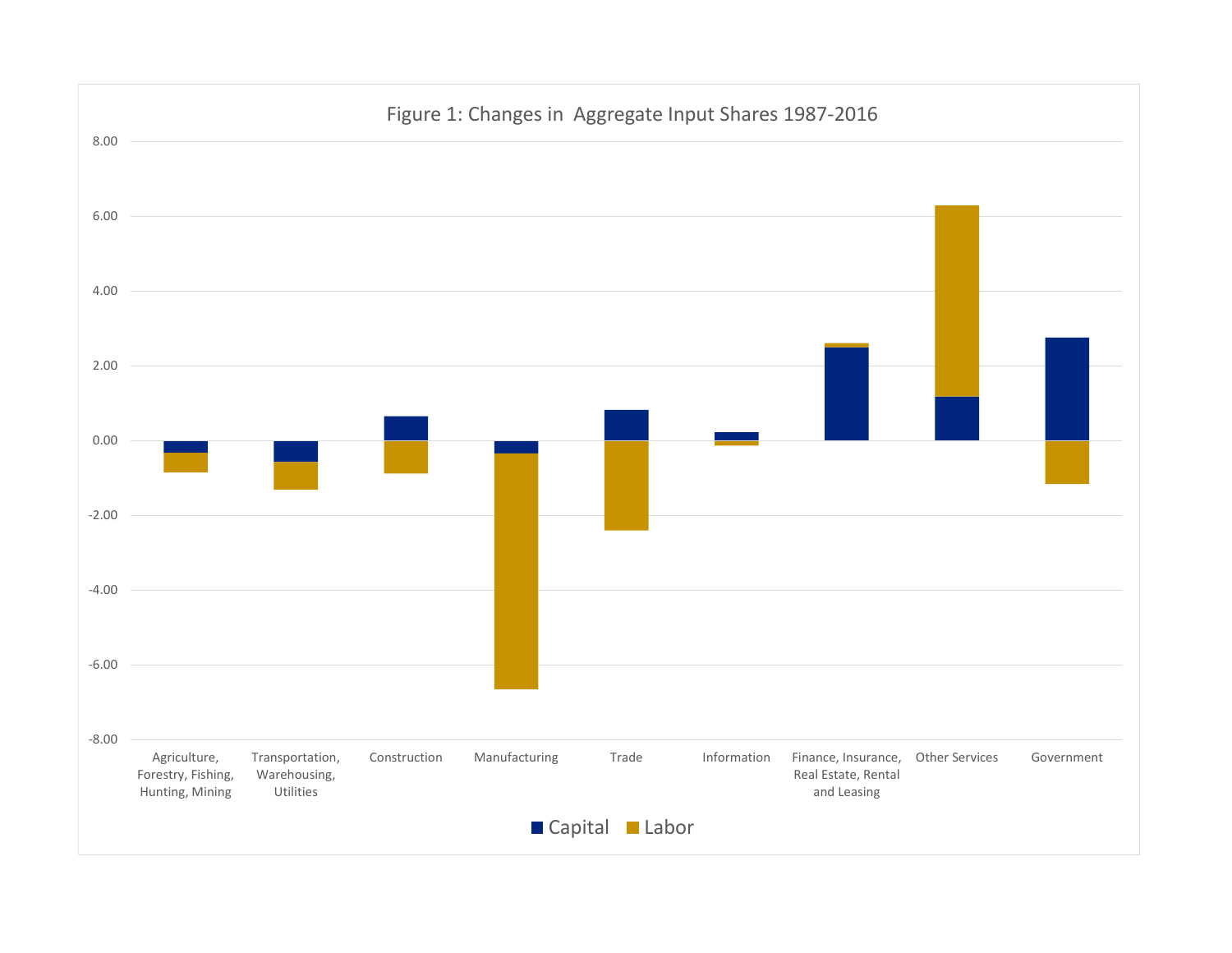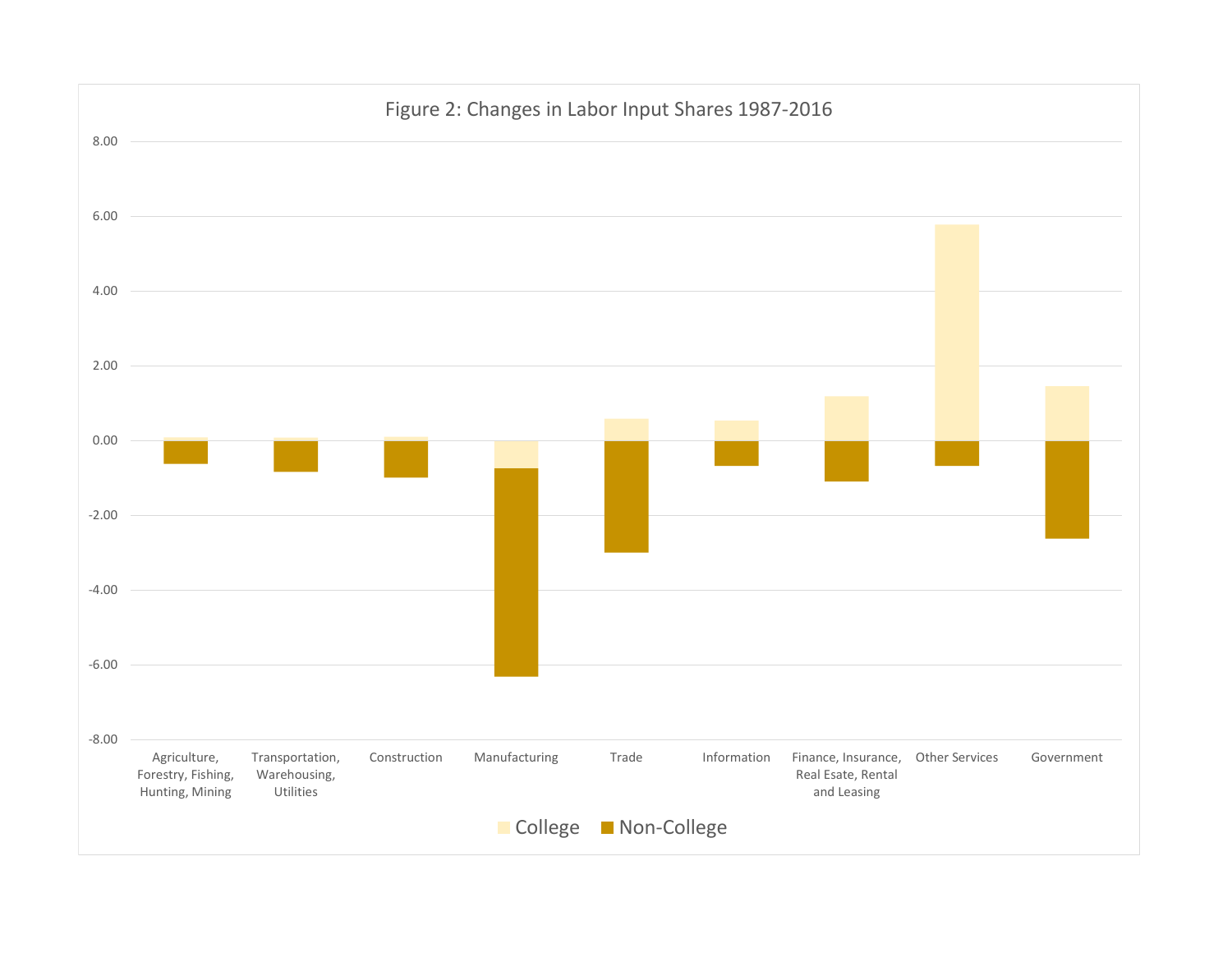